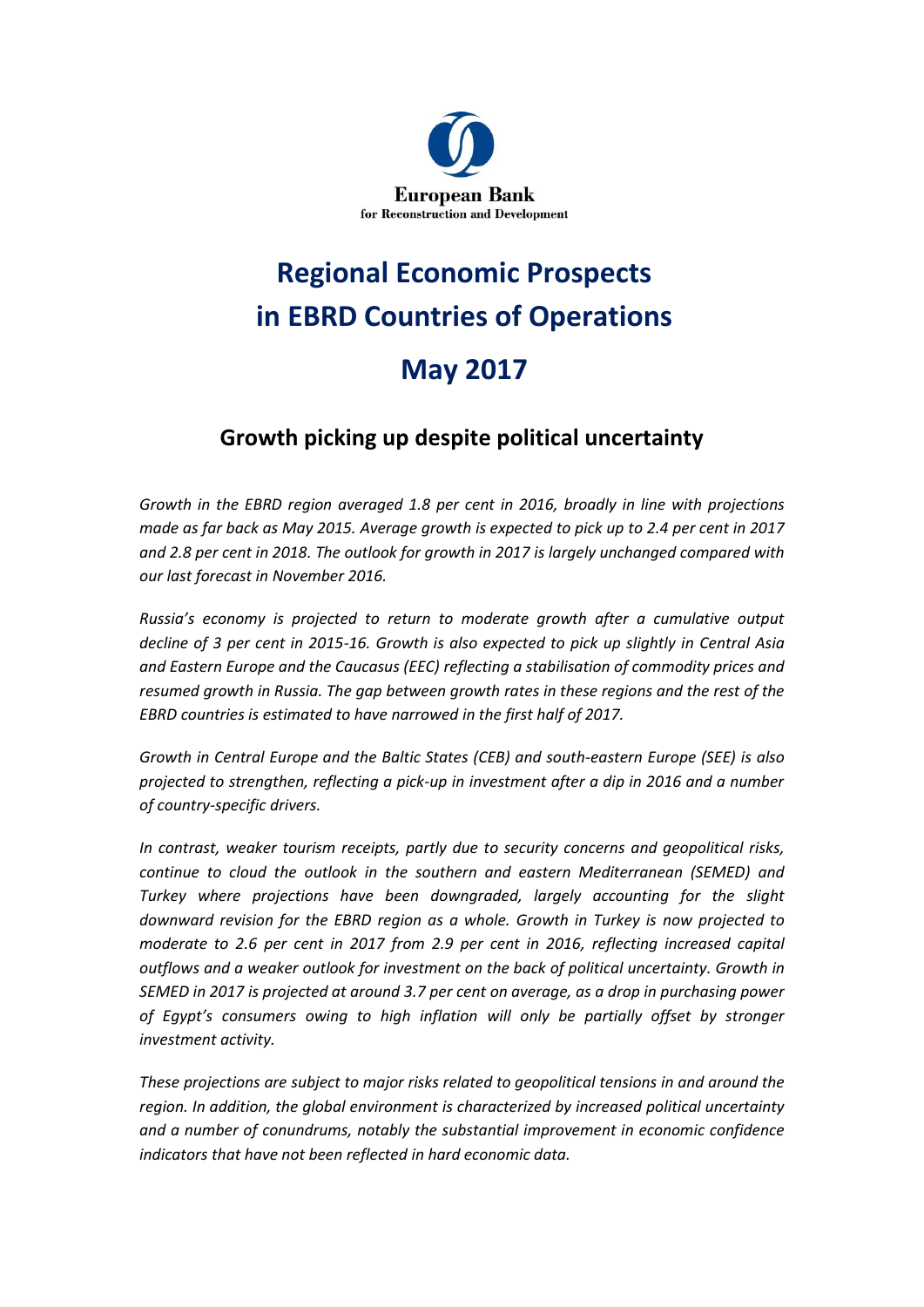#### **Table 1: Real GDP Growth**

| (In per cent; EBRD forecasts as of 10 May 2017) |                    |                  |                     |      |                                             |                     |
|-------------------------------------------------|--------------------|------------------|---------------------|------|---------------------------------------------|---------------------|
|                                                 | Actual<br>Estimate |                  | Current<br>forecast |      | <b>EBRD Forecast</b><br>in November<br>2016 |                     |
|                                                 | 2015               | 2016             | 2017                | 2018 | 2017                                        | Change<br>Nov.-May. |
| <b>EBRD Region</b> <sup>1</sup>                 | 1.3                | 1.8              | 2.4                 | 2.8  | 2.5                                         | $-0.1$              |
| <b>Central Europe and the Baltic states</b>     | 3.4                | 2.6              | 3.1                 | 3.1  | 3.0                                         | 0.1                 |
| Croatia                                         | 1.6                | 2.9              | 2.9                 | 2.6  | 2.0                                         | 0.9                 |
| Estonia                                         | 1.4                | 1.6              | 2.4                 | 2.7  | 2.4                                         | 0.0                 |
| Hungary                                         | 3.1                | 2.0              | 3.0                 | 3.0  | 2.4                                         | 0.6                 |
| Latvia                                          | 2.7                | 2.0              | 3.1                 | 3.2  | 3.1                                         | 0.0                 |
| Lithuania                                       | 1.8                | 2.3              | 2.9                 | 3.0  | 2.9                                         | 0.0                 |
| Poland                                          | 3.8                | 2.7              | 3.2                 | 3.2  | 3.2                                         | 0.0                 |
| Slovak Republic                                 | 3.8                | 3.3              | 3.2                 | 3.5  | 3.2                                         | 0.0                 |
| Slovenia                                        | 2.3                | 2.5              | 2.5                 | 2.2  | 2.3                                         | 0.2                 |
| South-eastern Europe                            | 2.4                | 2.9              | 3.1                 | 3.0  | 3.0                                         | 0.1                 |
| Albania                                         | 2.6                | 3.5              | 3.5                 | 3.7  | 3.5                                         | 0.0                 |
| Bosnia and Herzegovina                          | 3.0                | 2.0              | 2.5                 | 3.0  | 3.0                                         | $-0.5$              |
| <b>Bulgaria</b>                                 | 3.6                | 3.4              | 3.2                 | 3.0  | 2.8                                         | 0.4                 |
| Cyprus                                          | 1.7                | 2.8              | 2.5                 | 2.2  | 2.2                                         | 0.3                 |
| FYR Macedonia                                   | 3.8                | 2.4              | 2.4                 | 3.0  | 3.0                                         | $-0.6$              |
| Greece                                          | $-0.2$             | 0.0              | 2.0                 | 2.2  | 2.0                                         | 0.0                 |
| Kosovo                                          | 4.0                | 3.4              | 3.5                 | 3.5  | 3.5                                         | 0.0                 |
| M ontenegro                                     | 3.4                | 2.5              | 3.0                 | 3.3  | 3.5                                         | $-0.5$              |
| Romania                                         | 3.9                | 4.8              | 4.0                 | 3.5  | 3.7                                         | 0.3                 |
| Serbia                                          | 0.8                | 2.8              | 2.9                 | 3.0  | 2.7                                         | 0.2                 |
| <b>Eastern Europe and the Caucasus</b>          | $-4.8$             | 0.0              | 1.1                 | 2.4  | 1.7                                         | $-0.6$              |
| Armenia                                         | 3.0                | 0.2              | 2.5                 | 3.0  | 2.0                                         | 0.5                 |
| Azerbaijan                                      | 1.1                | $-3.1$           | $-0.5$              | 2.0  | 1.0                                         | $-1.5$              |
| <b>Belarus</b>                                  | $-3.8$             | $-2.6$           | $-0.5$              | 1.0  | 10                                          | $-1.5$              |
| Georgia                                         | 2.9                | 2.7              | 3.9                 | 4.2  | 3.9                                         | 0.0                 |
| Moldova                                         | $-0.5$             | 4.1              | 3.0                 | 3.5  | 2.5                                         | 0.5                 |
| Ukraine                                         | $-9.8$             | 2.3              | 2.0                 | 3.0  | 2.0                                         | 0.0                 |
| <b>Turkey</b>                                   | 6.1                | 2.9              | 2.6                 | 3.0  | 3.0                                         | $-0.4$              |
| <b>Russia</b>                                   | $-2.8$             | $-0.2$           | 1.2                 | 1.4  | 1.2                                         | 0.0                 |
|                                                 |                    |                  |                     |      |                                             |                     |
| Central Asia                                    | 3.7                | 3.5              | 3.8                 | 4.6  | 3.9                                         | $-0.1$              |
| Kazakhstan                                      | 1.2                | 1.0              | 2.4                 | 3.5  | 2.4                                         | 0.0                 |
| Kyrgyz Republic                                 | 3.9                | 3.8              | 3.9                 | 4.1  | 2.6                                         | 13                  |
| Mongolia                                        | 2.4                | $10$             | $1.4$               | 2.8  | 3.2                                         | $-18$               |
| Tajikistan                                      | 6.0                | 6.9              | 3.8                 | 4.0  | 4.1                                         | $-0.3$              |
| Turkmenistan                                    | 6.5                | 6.2              | 5.7                 | 6.0  | 7.1                                         | $-14$               |
| Uzbekistan                                      | 8.0                | 7.8              | 6.2                 | 6.5  | 6.2                                         | $0.0\,$             |
| Southern and Eastern Mediterranean <sup>2</sup> | 4.0                | 3.4              | 3.7                 | 4.1  | 4.0                                         | $-0.3$              |
| Egypt                                           | 4.4                | 4.3              | 3.8                 | 4.5  | 4.0                                         | $-0.2$              |
| Jordan                                          | $2.4$              | 2.0              | 2.3                 | 2.5  | 2.8                                         | $-0.5$              |
| Morocco                                         | 4.5                | 1.5              | 4.2                 | 3.8  | 4.8                                         | $-0.6$              |
| Tunisia                                         | 1.1                | 10 <sub>10</sub> | 2.2                 | 2.7  | 2.5                                         | $-0.3$              |
|                                                 |                    |                  |                     |      |                                             |                     |
| Average "East": EEC, CA, Russia                 | $-2.1$             | 0.4              | 1.6                 | 2.1  | 1.7                                         | $-0.1$              |
| Average "West": CEB, SEE, SEM ED, Turkey        | 4.2                | 2.9              | 3.1                 | 3.3  | 3.2                                         | $-0.1$              |

 $^1$  All averaged use weights corresponding to countries' nomina<br> $^2$  Egypt's growth numbers are for the fiscal years ending June. A **verage "West": CEB, SEE, SEM ED, Turkey 4.2 2.9**<br><sup>1</sup> All averaged use weights corresponding to countries' nominal GDP values in US dollars at PPP.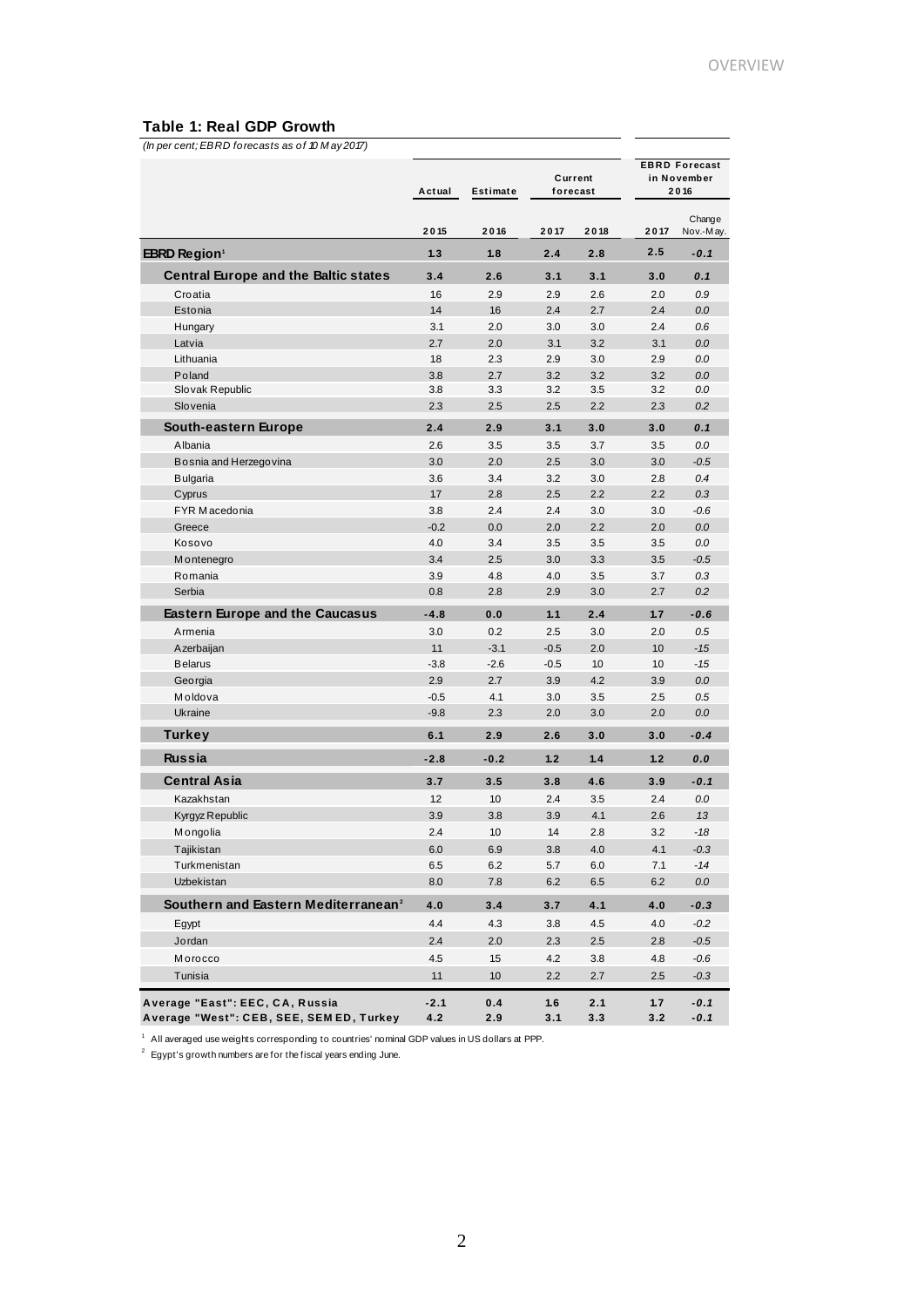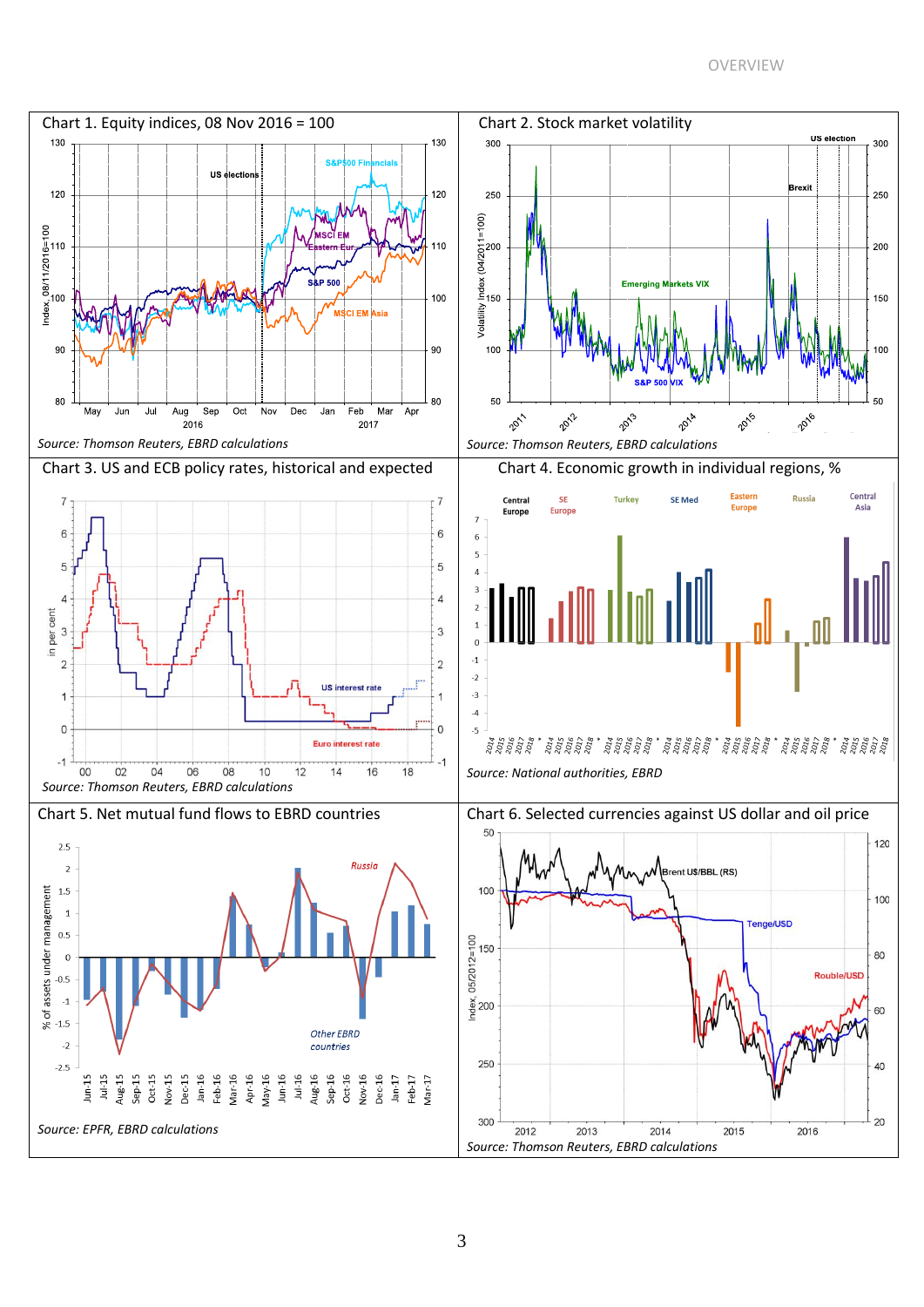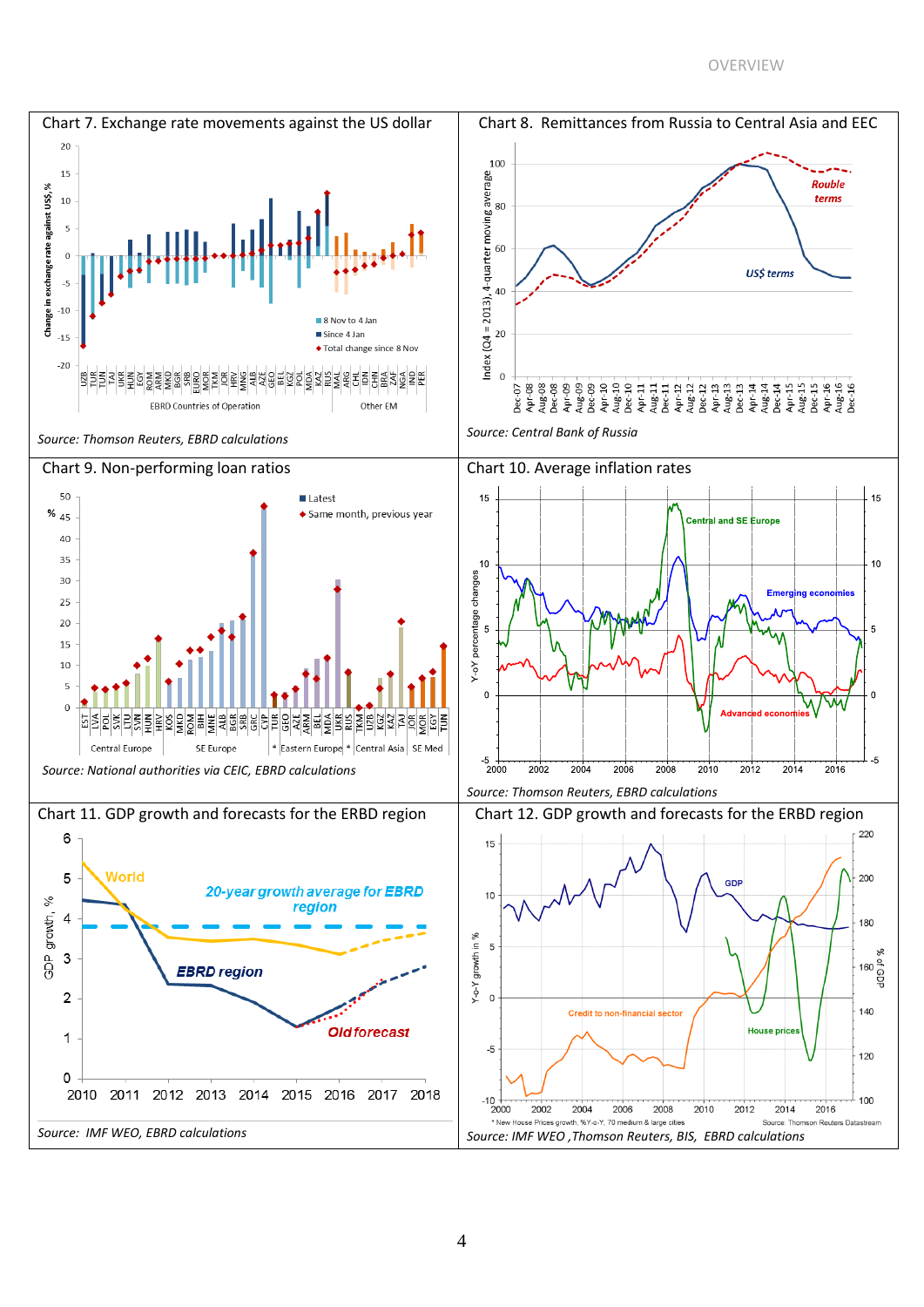#### **The outlook for growth in the EBRD region has not changed since early November 2016.**

- In a global environment characterized by increased political uncertainty, the growth outlook for central and south-eastern Europe remains broadly unchanged.
- As oil prices have stabilized at levels well above those seen in the first half of 2016 and the Russian economy has emerged from a two-year recession, growth in the East of the region (Eastern Europe and the Caucasus, EEC; Russia; and Central Asia) is projected to pick up gradually.
- The outlook for Turkey and Southern and Eastern Mediterranean (SEMED) has weakened somewhat reflecting, in part, security and geopolitical risks and a resulting drop in tourism receipts and investment.

#### **Global economic environment**

In recent months, the global economic environment has been characterized by increased political uncertainty and a number of conundrums:

- Volatility in terms of stated economic policy priorities following the US presidential elections has contrasted with the relative calm in the financial markets.
- While hard economic data have shown little change, the "soft" indicators of business confidence and expectations have recorded a remarkable improvement, both in the United States and elsewhere.
- Tightening of monetary policy in the United States has been accompanied by unchanged or improved external financing conditions in emerging markets.

#### *Economic policies versus market reactions*

**Economic policy uncertainty increased** as the new administration took office in the United States following the November 2016 presidential elections and the United Kingdom served the official notice of intention to exit from the European Union ("Brexit"), with a two-year countdown starting on 29 March 2017. Across major economies, the key areas of policy uncertainty include deregulation, taxation, international trade and climate change.

**At the same time, financial markets have remained broadly sanguine.** Equities have performed strongly both in advanced and in emerging market economies as markets priced in the expected benefits of future tax reform in the United States and the positive impact of a stronger US economy on the rest of the world. Equities in emerging Europe have been among the top performers recently, ahead of Emerging Asia and the advanced economies (Chart 1). Financial stocks in advanced economies initially experienced an even stronger post-US-election rally but these gains have been partially reversed as the prospects of comprehensive financial deregulation have been reassessed in light of the impasse over health care reform in the United States.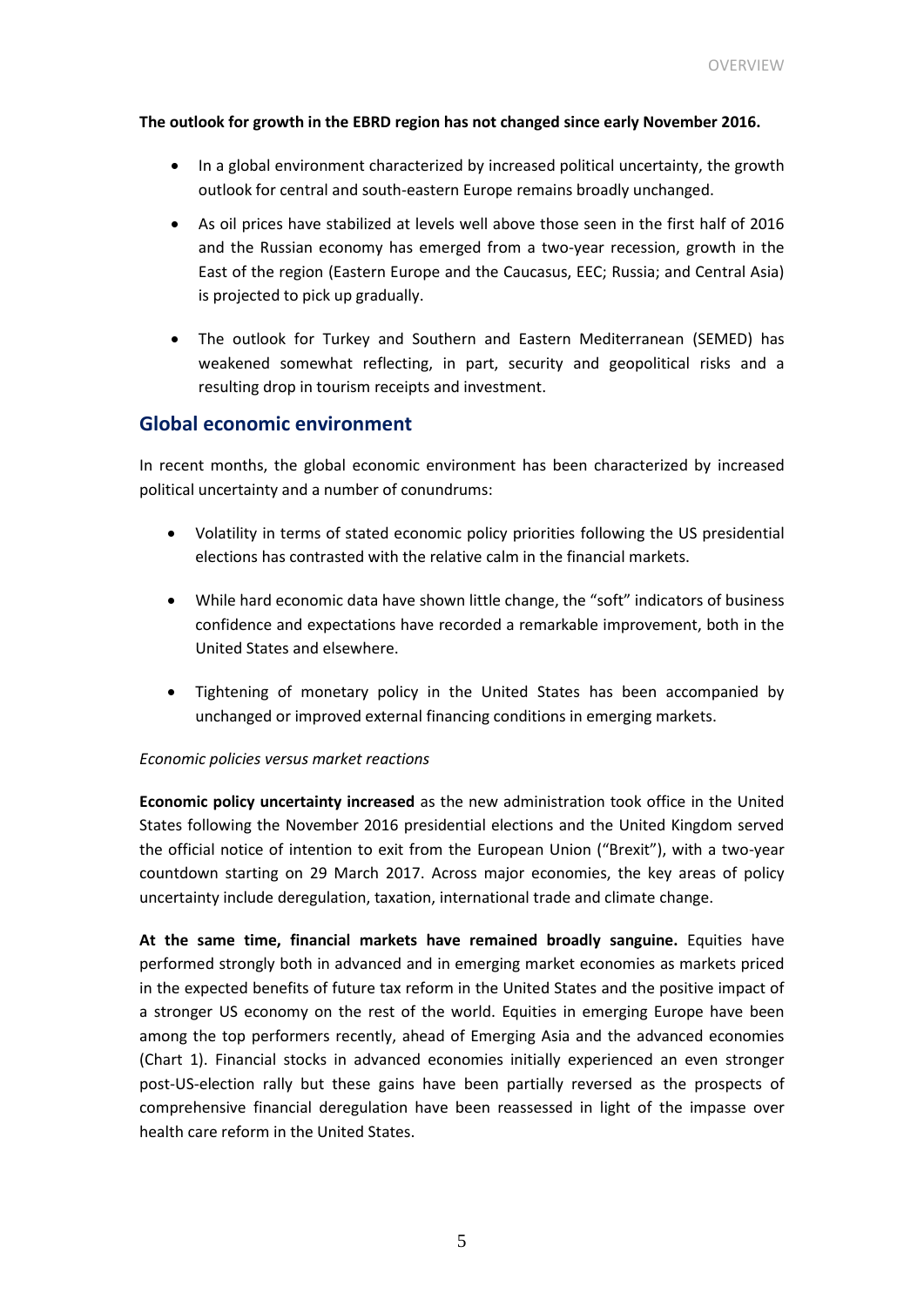**Stock market volatility has stayed low for the longest period since 2013**, both in advanced markets and in the EBRD region (Chart 2).

#### *Soft versus hard indicators*

**Indicators of business and consumer confidence and purchase managers indices (PMI) have recorded marked improvements even as "hard" data on value added (GDP), sales volumes or industrial production have changed little to date.** The disconnect has been strongest in the United States where businesses and consumers appear to take positive views of the new administration's expected future policies, including tax cuts, boosts to infrastructure spending and deregulation in finance and a number of other sectors.

**This surge in confidence has not translated into a change in output indicators.** The nowcasting model for the EBRD region, which takes into account over a 100 concurrent indicators capturing the external environment, yields a virtually unchanged estimate of the region's GDP growth in the first half of the year compared with a similar calculation done late last year (see Box 1). More broadly, the growth of global GDP has remained modest by historical standards, coupled with the continued weakness of investment spending and international trade. Moreover, credit growth in the United States has decelerated markedly.

#### *Monetary tightening in advanced economies versus lower emerging market spreads*

**The announcement of the US election results on 9 November 2016 ended a period of lower interest rates in advanced markets that had prevailed since the Brexit vote** in June 2016. Markets swiftly priced in the expected impact of a looser fiscal stance and tighter monetary policy in the United States. In line with market expectations, the US Federal Reserve System (FRS) raised its policy rate by 0.25 of a percentage point in December 2016 and in March 2017, to the range of 0.75 to 1 per cent. Markets expect a gradual pace of tightening going forward as the US economy benefits from the anticipated fiscal stimulus.

**At the same time, the yields on debt of higher-risk emerging market borrowers continued to decline** as investors' search for yield intensified and capital flows to emerging markets strengthened. This suggests that monetary tightening to date, if anything, has proceeded slower than previously anticipated by investors. Only one interest hike per year is currently expected in the next three years (Chart 3) as analysts have reassessed the odds of stimulus measures being fully implemented. As a result, emerging market currencies have partially or fully recovered their post-US-election losses against the US dollar, with the notable exceptions of Mexico and Turkey. Several countries in the EBRD region, including Egypt, took advantage of these trends by issuing sovereign bonds at favourable terms.

**The European Central Bank (ECB) has maintained an accommodative stance for the time being.** Its quantitative easing (QE) programme has been extended by 9 months till end-2017, although monthly asset purchases have been scaled back to €60 billion.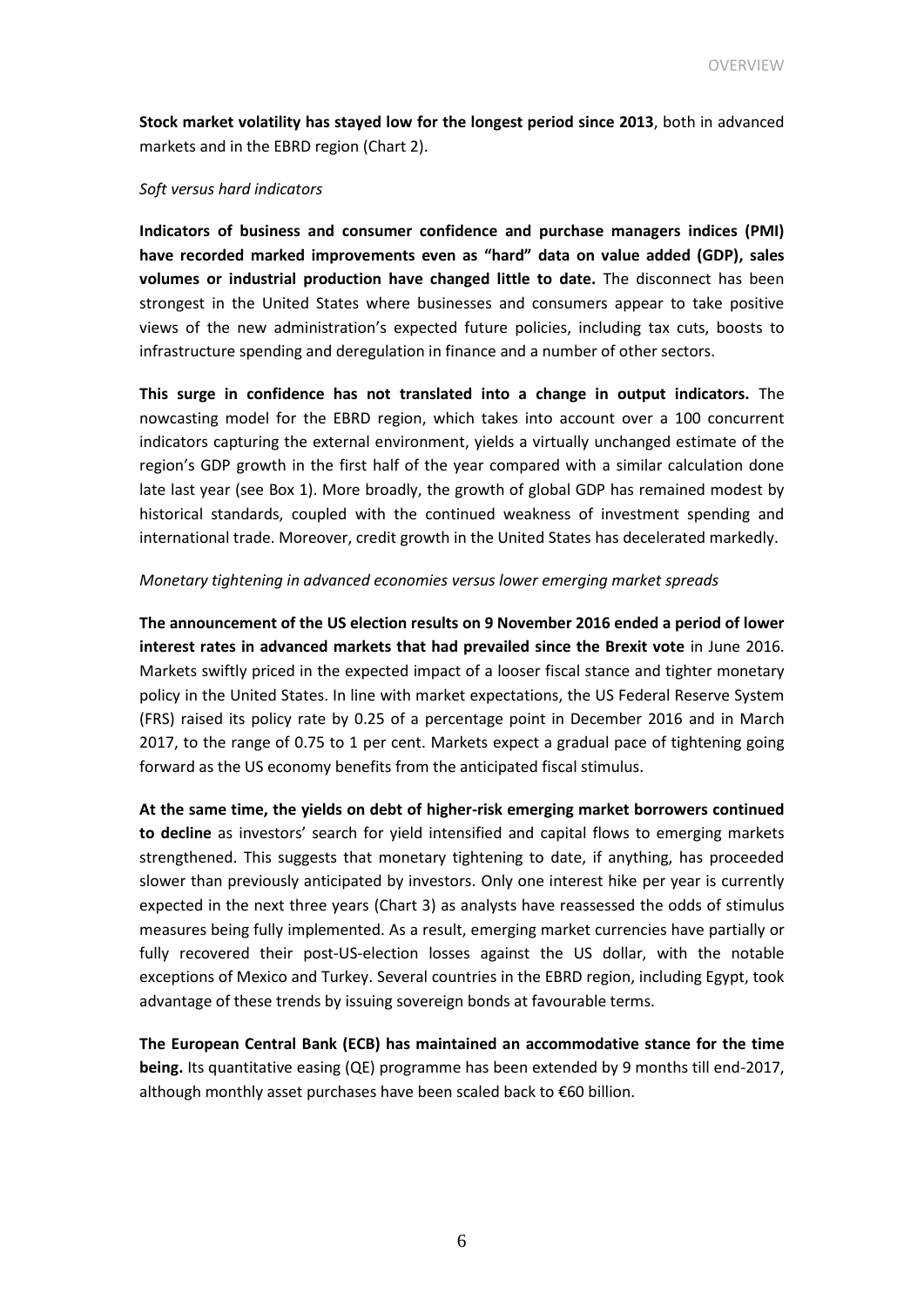#### *Other developments*

**Oil prices have remained broadly stable.** The price of Brent oil has fluctuated around the level that prevailed at the time of our previous forecast in November 2016 (US\$ 52 per barrel). This level is expected to prevail in the next couple of years as it appears sufficient to sustain profitability of some shale oil producers in the US. At the same time, an agreement in principle to cut production reached by the members of the Organisation of Petroleum Exporting Countries (OPEC) in late 2016, on the other hand, reduced downward pressure on oil prices.

**The economic outlook for the region remains materially affected by terrorism, geopolitical tensions and the refugee crisis.** Over the last six months Egypt, Jordan, Russia and Turkey saw several terrorist attacks while Syria remains in a humanitarian crisis.

#### **Recent growth performance in the region**

**The differences in economic outlook between the East and in the West of the EBRD region have narrowed.** The increase in the price of oil since the first quarter of 2016 has been a positive development for Russia, other commodity exporters and countries in Central Asia and EEC that rely on Russia as a major source of remittances and/or export demand. In contrast, growth in Central Europe and the SEMED region dipped somewhat in 2016 (Chart 4).

**On balance, growth in the region as a whole picked up from 1.3 per cent in 2015 (according to the latest data revisions) to 1.8 per cent in 2016,** broadly in line with expectations and our forecast (see Box 2). This moderate upward trend appears to have continued in the first months of 2017.

- Growth in **CEB** picked up slightly in the second half of 2016 and averaged 2.6 per cent in the year as a whole, down from 3.4 per cent growth in 2015. The deceleration is mainly due to weaknesses in private and public investment, while consumption has been expanding at a steady pace.
- Growth across **south-eastern Europe** maintained a steady momentum, averaging 2.9 per cent in 2016. In **Greece**, output stagnated in 2016 as a whole with little sign of an upturn in the first months of 2017.
- Modest recoveries in **Ukraine** and **Moldova** continue. At the same time, recessions in **Azerbaijan** and **Belarus** meant that output in the EEC region as a whole stagnated in 2016.
- **Turkey**'s growth more than halved in 2016, from 6.1 per cent a year earlier to 2.9 per cent (according to the revised data). While increased disposable income on the back of a 30 per cent hike in the minimum wage in January 2016 resulted in an increase in private consumption, growth was hit by a sharp fall in tourism receipts, Russian sanctions, and geopolitical tensions in the Middle East. Weak consumption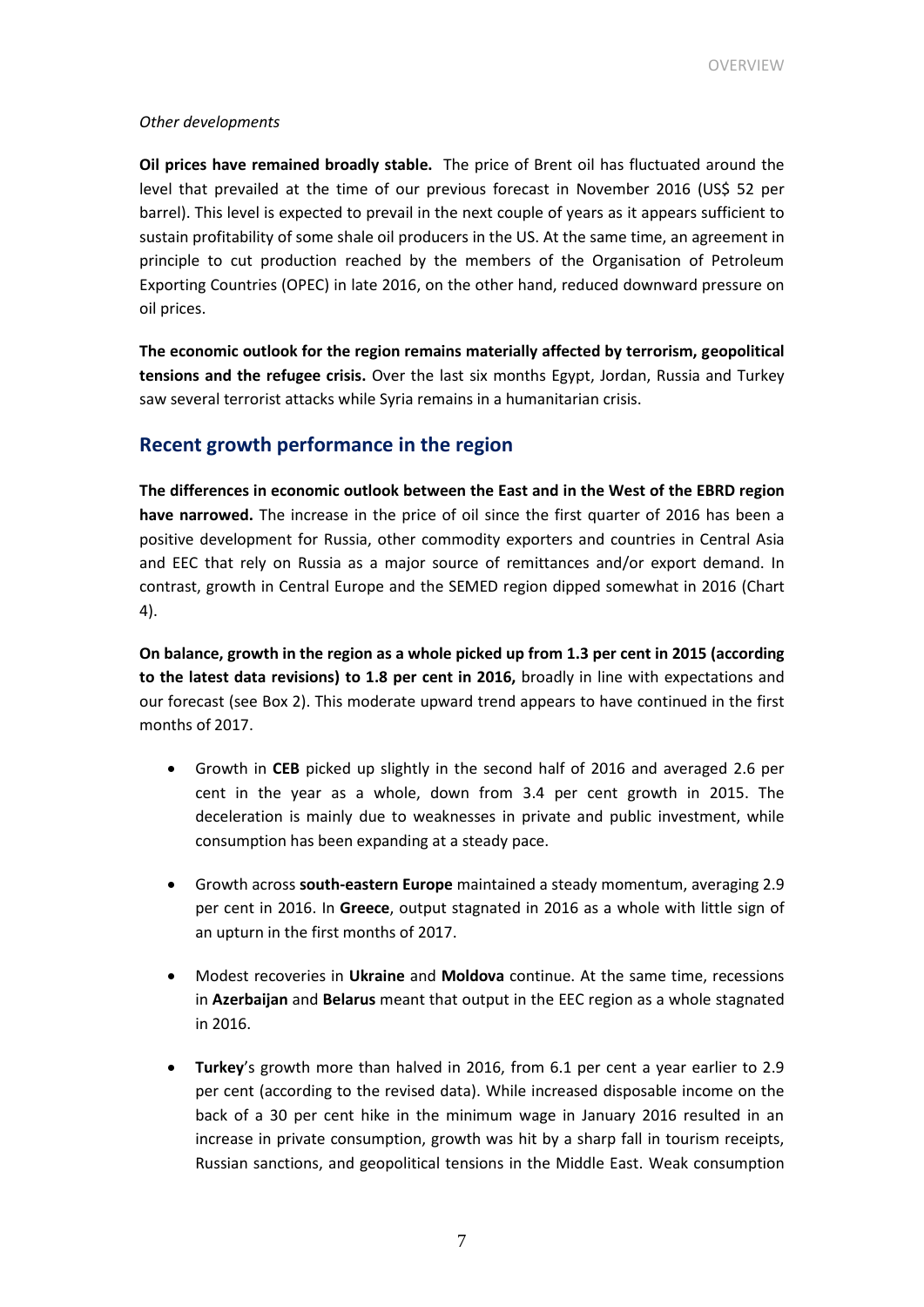and investment following the attempted military coup in July 2016 compounded these problems and contributed to a weakening of the lira.

- **Russia's** economy has returned to growth, after a cumulative contraction of around 3 per cent in 2015-16. At the same time, investment activity has remained constrained by economic uncertainty and relatively high financing costs.
- Growth in **Central Asia** has recently shown signs of greater dynamism after weakening in 2016. The renewed growth momentum comes on the back of the stronger economic outlook in Russia and higher commodity prices.
- Growth in the **SEMED** region slowed down to 3.4 per cent in 2016 as high inflation adversely affected consumption in **Egypt**, tourism receipts declined in **Jordan**, **Morocco** experienced a weak harvest, and the implementation of reforms was delayed in **Tunisia**.

The regional updates section discusses in more detail country-specific factors that have been shaping the economic outlook in individual countries.

#### **Capital flows**

**Capital flows to emerging markets, including the EBRD region, strengthened in the first months of 2017**, despite the gradual tightening of monetary policy in the United States. This likely reflects the fact that the rate hikes to date have been fully priced in by the markets and, if anything, the pace of expected tightening is slower than previously anticipated. Bond and equity inflows into the EBRD region also strengthened in recent months in line with global trends. Russia has been among the main beneficiaries, as reflected in the mutual funds flow data (Chart 5).

#### **Currency movements**

**In the aftermath of the November 2016 elections in the US, the region's currencies initially weakened against the US dollar, by about 3 per cent on average**. The direction of currency movements changed around the start of 2017 and by April 2017 the post-US-election decline has been fully undone in most countries. These fluctuations mirrored broader trends for the euro and the currencies of other advanced economies and emerging markets.

**The currencies of commodity exporters – Azerbaijan, Kazakhstan and Russia –** strengthened on balance as oil prices stabilized at around US\$ 50-55 per barrel of Brent. While the Kazakh Tenge moved broadly in line with the price of Brent, the appreciation of the Russian rouble, in particular, has been stronger than oil prices alone would suggest (Chart 6) despite the concurrent replenishment of Russia's international reserves. This in part reflects strong inflows of capital into Russia's bond and equity markets. In contrast, the Turkish Lira depreciated by 11 per cent against the US dollar between early November 2016 and late April 2017 (Chart 7). The Tunisian Dinar and the Tajik Somoni depreciated by around 7 per cent over the same period. The gap between the official and unofficial exchange rates has widened in Tajikistan and Turkmenistan and remained large in Uzbekistan. Following the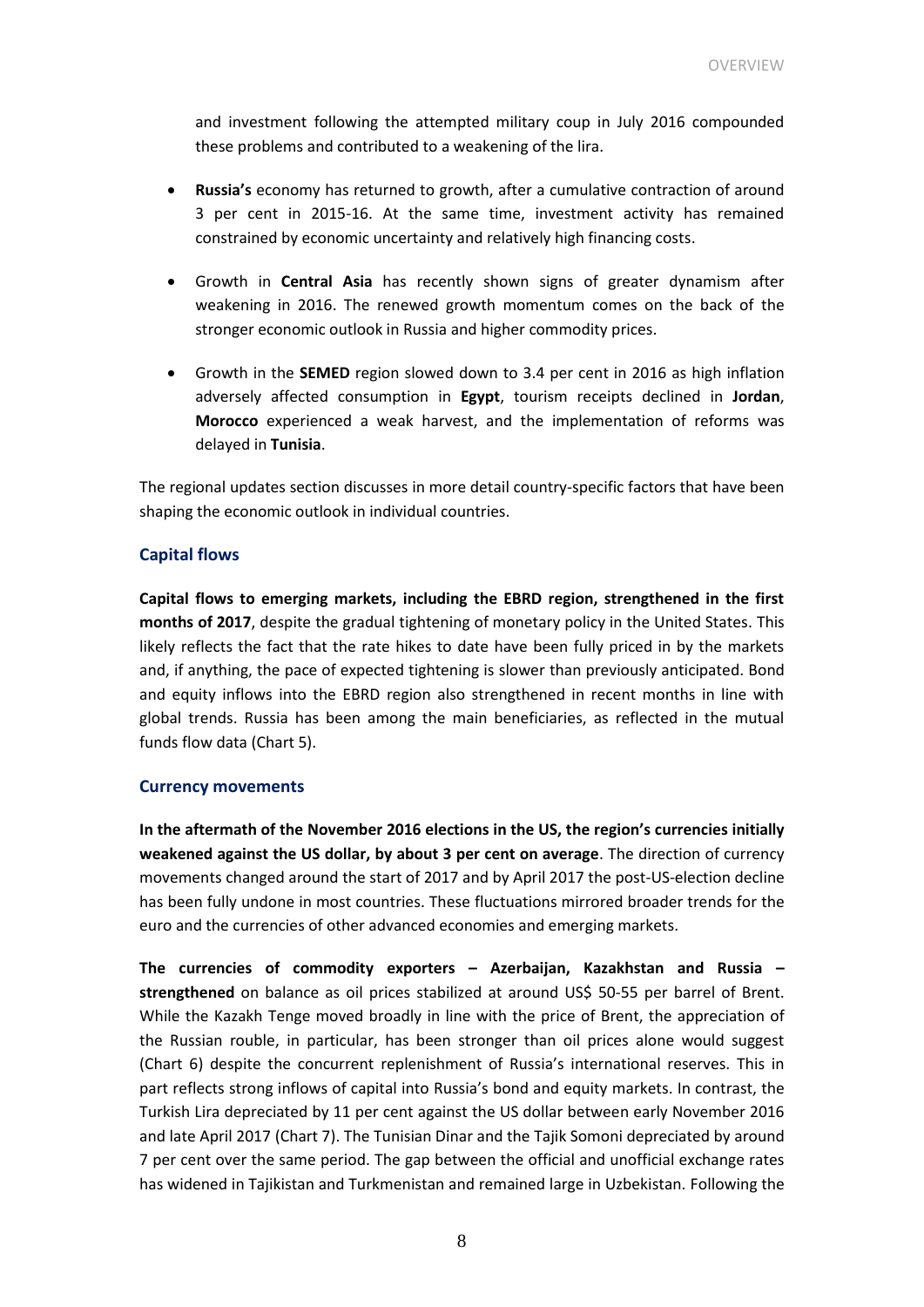exchange rate liberalisation and step devaluation in early November 2016, the Egyptian pound has been broadly stable against the US dollar.

#### **Remittances**

**Remittances from Russia to Central Asia and the EEC stabilised in US dollar terms towards the end of 2016** (a year earlier, remittances were contracting at the rate of 32 per cent). Yet after three years of decline, the level of remittances in the last quarter of 2016 was less than 45 per cent of the level reached three years earlier. The remittances may have started growing again in the first half of 2017, as the Russian economy returned to growth and the rouble has appreciated in line with the oil price.

#### **Credit conditions**

**Credit conditions in the region remained broadly unchanged compared with those a year ago.** In most countries credit growth in real terms (adjusted for inflation and exchange rate movements) has been modest or negative, with the notable exception of Georgia, the Slovak Republic and Turkey where credit growth has been sustained at around 10 per cent per annum. Credit contraction continued in Azerbaijan, Cyprus, Greece, Moldova, Ukraine and Tajikistan, among other countries, reflecting weaknesses of bank balance sheets in these economies.

**The levels of non-performing loans (NPLs) have declined slightly in south-eastern Europe**  but remain elevated across much of the EBRD region (Chart 9). Improving asset quality in the banking sector is recognized as a policy priority in many countries in the region, from Central Europe to Central Asia (see Box 3 for a discussion of the corporate restructuring angle).

#### **Inflation**

**Inflation has turned positive in countries in central and south-eastern Europe that had experienced periods of deflation in recent years** (Chart 10)**.** While inflation in these countries historically moved broadly in line with the emerging market average, in 2014-16 the trajectory of inflation was more akin to that of advanced economies, with inflation rates hovering around the zero mark. In recent months inflation has picked up again towards the emerging market average on the back of higher oil and energy prices compared with a year ago as well as a gradual reduction in unemployment. In Russia, inflation moderated towards the Central Bank target of 4 per cent as the rouble strengthened while economic activity remained weak. In contrast, in Azerbaijan, Egypt, Ukraine and Turkey inflation is in doubledigits, largely reflecting recent depreciations of the respective currencies.

#### **Outlook**

**The projections assume** slowly rising prices of oil and other commodities, gradual interest rate increases in the United States combined with a moderately expansionary fiscal stance, continuation of accommodative monetary policies in the Eurozone, and a modestly-paced rebalancing of China's economy towards consumption-driven growth.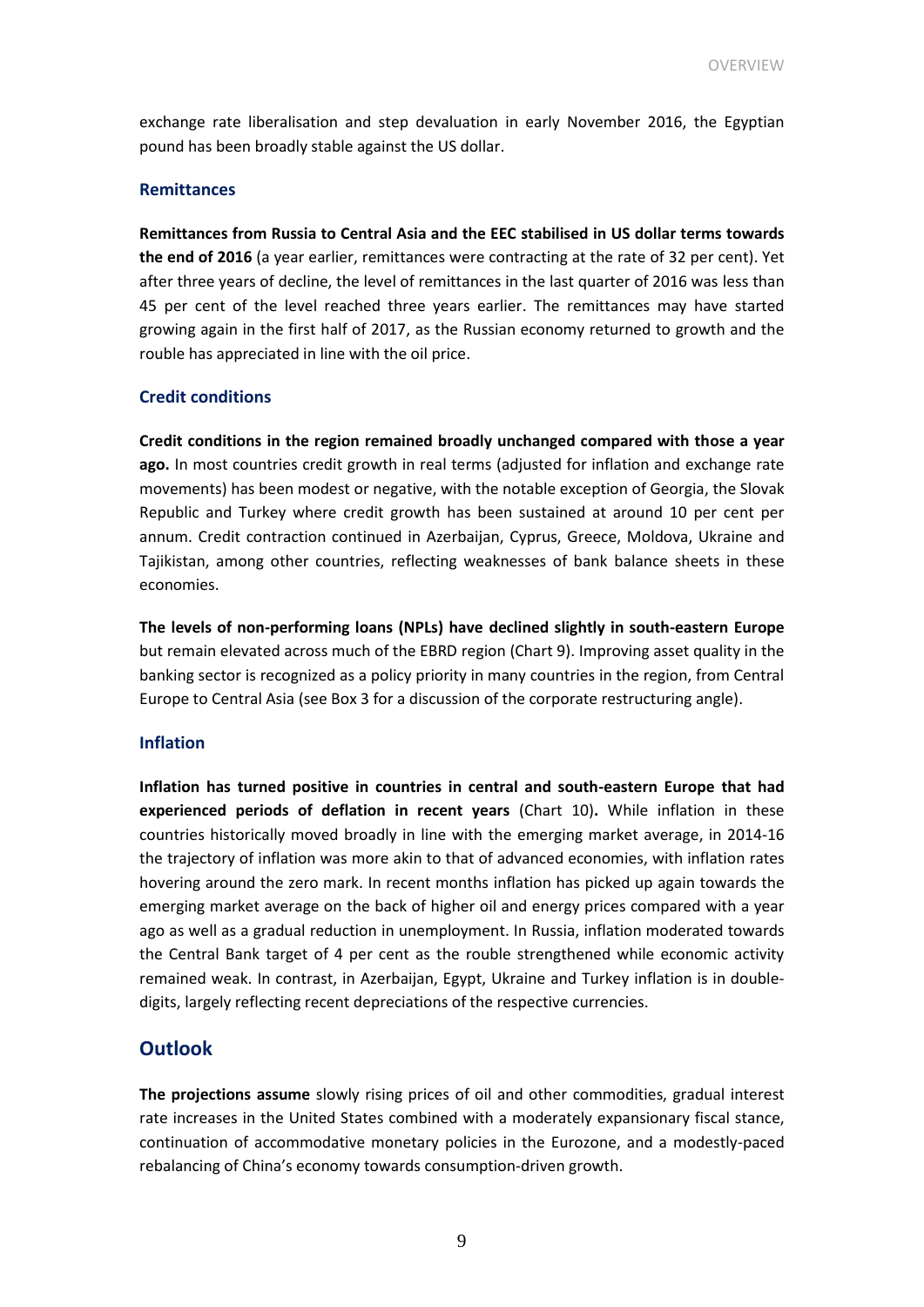**The average rate of growth in the EBRD region is expected to increase from 1.8 per cent in 2016 to 2.4 per cent in 2017** in the baseline scenario (Table 1). This pick-up in growth reflects sustained momentum in south-eastern Europe, continued recovery in Russia and Ukraine as well as a somewhat improved outlook in countries with strong economic links with Russia.

**The acceleration is slightly weaker than projected in November 2016** (a downward revision of 0.1 percentage points) on account of increased headwinds to growth in Turkey and the SEMED region reflecting weakening outlook for tourist arrivals amidst widespread security concerns and a number of country-specific factors.

**Growth is expected to pick up further in 2018, reaching 2.8 per cent** (still short of both the world average growth, as projected by the International Monetary Fund, and the EBRD's region long-term average growth, see Chart 11). The expected gradual acceleration in both 2017 and 2018 is broad-based:

- Growth is **central Europe and the Baltic states** is expected to accelerate slightly in 2017 and to return to around 3 per cent following an investment-driven dip in 2016. It is expected to remain around that mark in 2018. The economic outlook has improved in **Hungary** on the back of cuts in the rates of personal income tax and social security contributions.
- In **south-eastern Europe**, average growth is also expected to reach the 3 per cent mark. **Greece** is expected to return to growth as reforms advance further and business confidence gradually improves.
- Growth in **the Eastern Europe and the Caucasus** region as a whole is expected to turn positive in 2017 as headwinds from low commodity prices and the earlier recession in Russia subside, although **Azerbaijan** and **Belarus** are projected to remain in recession. A gradual recovery in the region is set to continue in 2018.
- Growth in **Turkey** is projected to moderate to 2.6 per cent in 2017 reflecting worsening investor sentiment compounded by the downgrade of the sovereign rating to sub-investment-grade level. Growth is expected to pick up to 3 per cent in 2018.
- **Russia's** economy is expected to grow modestly in 2017 and 2018, supported by a gradual recovery in oil prices and in line with the estimated longer-term potential growth rate of 1 to 2 per cent per annum.
- In **Central Asia**, the average growth is expected to return to around 3.8 per cent in 2017 and 4.6 per cent in 2018 after a weaker 2016, reflecting expectations of an improved external environment. Construction work on the second phase of Oyu Tolgoi, a large copper mine, is expected to support growth in **Mongolia,** offsetting the economic impact of the expected fiscal consolidation.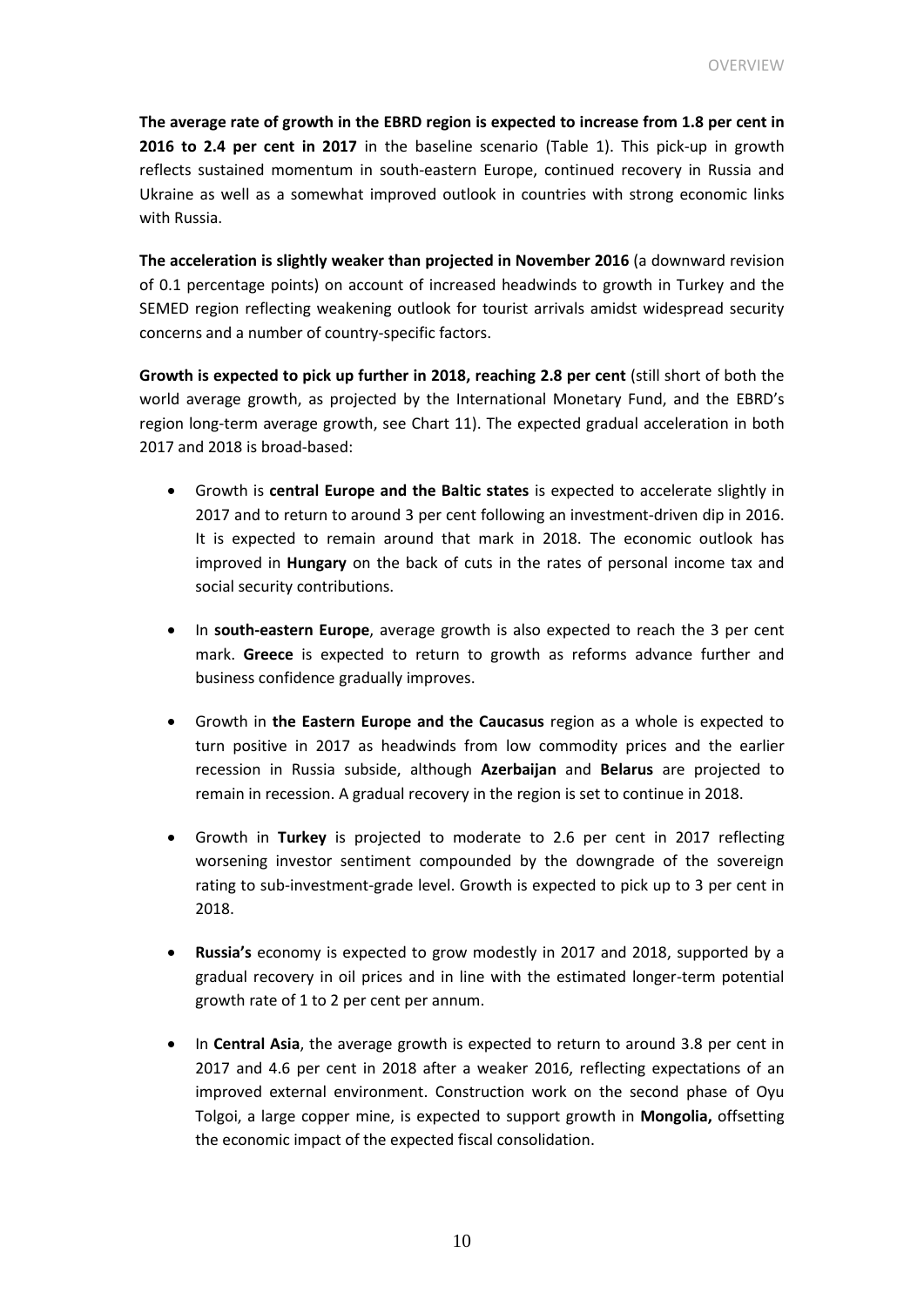Growth in the **southern and eastern Mediterranean** is expected to gradually recover to around 4 per cent by 2018 as agricultural output normalizes after a year of poor rainfall and **Egypt** enjoys gains in competitiveness. In the near term, a drop in purchasing power of Egypt's consumers owing to high inflation is expected to be only partially offset by stronger investment activity.

#### **Risks to the outlook**

The outlook is subject to numerous risks.

**Geopolitical tensions** and security threats in and around the region continue to rise, with uncertain impact on tourist arrivals and investor confidence.

Significant uncertainties remain with respect to the **economic policies of the new US** administration and the possibility of a rapid escalation of protectionism globally. The nature of the negotiated **Brexit,** likely to remain unclear for months to come, may further affect investor sentiment in Europe and beyond.

**China** faces considerable challenges in managing the growth trajectory of the economy, including in terms of moderating the growth of credit (with credit to households and enterprises well in excess of 200 per cent of GDP and house prices rising fast, see Chart 12) as well as reducing excess capacity in certain mining and manufacturing sectors and in narrowly-specialised towns. Low levels of public and foreign-currency-denominated debt are among the key mitigating factors.

A reversal of the recent recovery in **oil prices** is a major source of risk for Russia's economy as well as for countries in Central Asia and the EEC region with close economic links with Russia.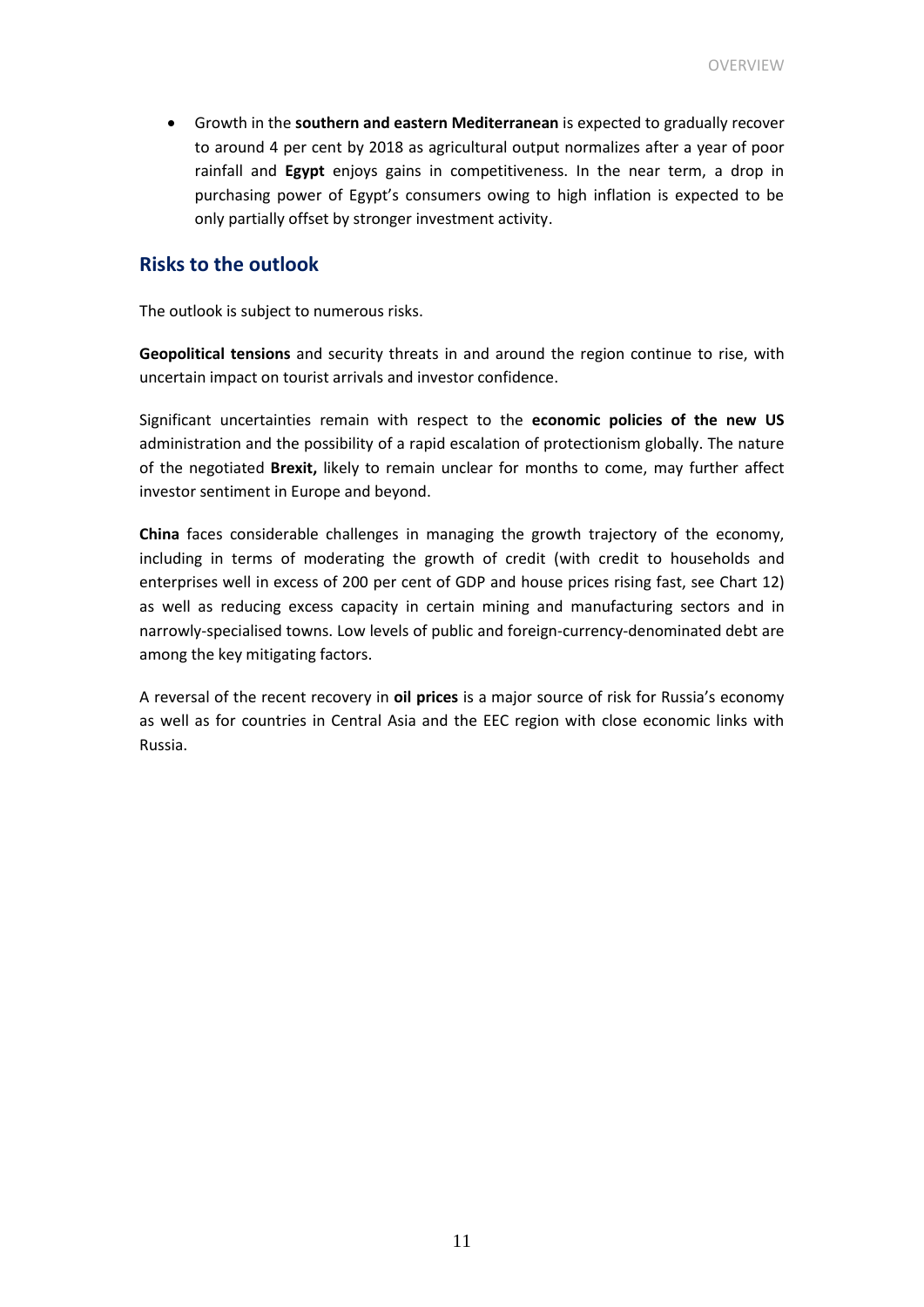## **Box 1. Nowcasting: The EBRD Region's growth in the second quarter of 2017**

**Average growth in the EBRD region is estimated to have accelerated to 3.2 per cent (yearon-year) in the first half of 2017** from 1.9 per cent in the last quarter of 2016, according to the March nowcast. The underlying model is based on principal component analysis and takes into account the latest data for 107 economic indicators, as well as GDP growth in previous quarters.<sup>1</sup> Economic indicators include global series such as commodity prices or US imports, as well as indicators specific to the region, for example, Russia's industrial production.

**The nowcast for the first half of 2017 is broadly unchanged compared with the one from December 2016,** with an upward revision of only 0.1 percentage points, as key external variables have been broadly stable over recent months.

**The gap between growth in the West and the East of the region is estimated to have narrowed in the second quarter of the year.** Prior to end-2012, growth rates in the East (Eastern Europe, the Caucasus, Russia and Central Asia) and in the West (the rest of the economies) moved largely together (Chart 1.1). The gap opened in early 2013 and widened further in 2014-15, before narrowing again in recent quarters. The acceleration in the "East" reflects a combination of Russia's recovery from the crisis, higher oil prices (compared with the first half of 2016), as well as stronger external demand (including higher imports by China and the eurozone). On current forecasts, however, the growth differential between the West and the East is expected to persist throughout 2017 and 2018 (Table 1).



#### **Chart 1.1. Nowcast for the EBRD region**

 $\overline{a}$ 

Sources: Authors' calculations based on 107 data series from the national authorities, CEIC, IMF World Economic Outlook, Bloomberg.

 $<sup>1</sup>$  See description in the November 2016 issue of the Regional Economic Prospects.</sup>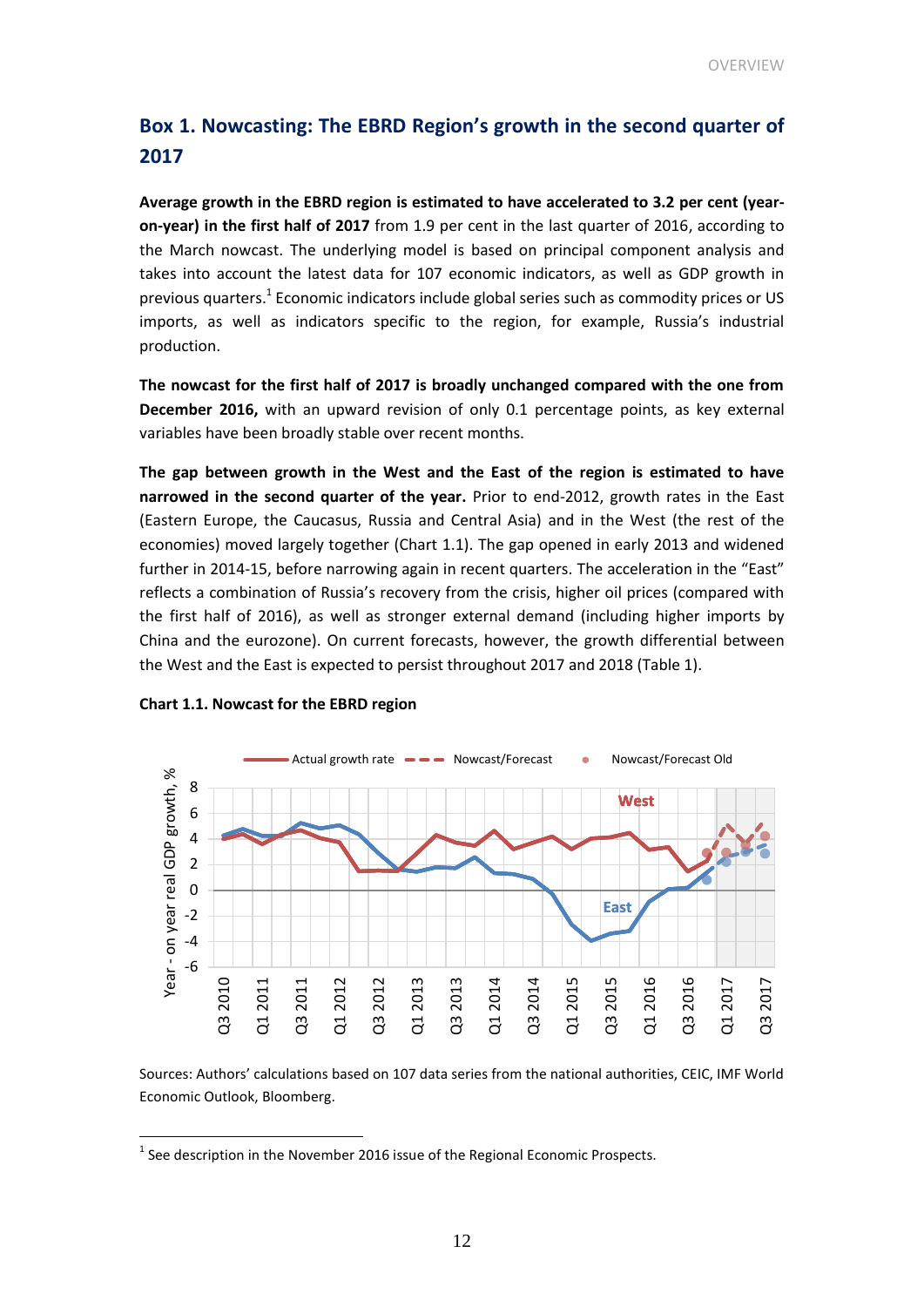### **Box 2. How well did we forecast 2016?**

**Our first growth forecast for 2016 published in May 2015 suggested a recovery in the region's average growth to 1.4 per cent** (see Chart 2.1). The forecast understated the recovery momentum relative to what the data tell us today (1.8 per cent) but by a relatively small margin, one smaller than in the case of most other forecasters. Subsequently the forecast was adjusted by 0.2 percentage points, on average, upwards and downwards, broadly following the trajectory of the oil prices, which reached their lows in between the November 2015 and the May 2016 forecasting rounds.

**The flat trajectory of the forecasts for 2016 points towards the by-and-large stable, and predictable, external environment that the region has been facing over the past two years.** Positive new developments, including the recovery in the oil prices, have been offset by negative ones, including the escalation of conflict and the rise of terrorism in and around the region (globally, the death toll from conflicts has now reached the highest level since the early 1980s according to the analysis in the IMF's April 2017 *World Economic Outlook*).



**Chart 2.1. Average 2016 growth, as projected at different points in time**

Sources: REP, National authorities.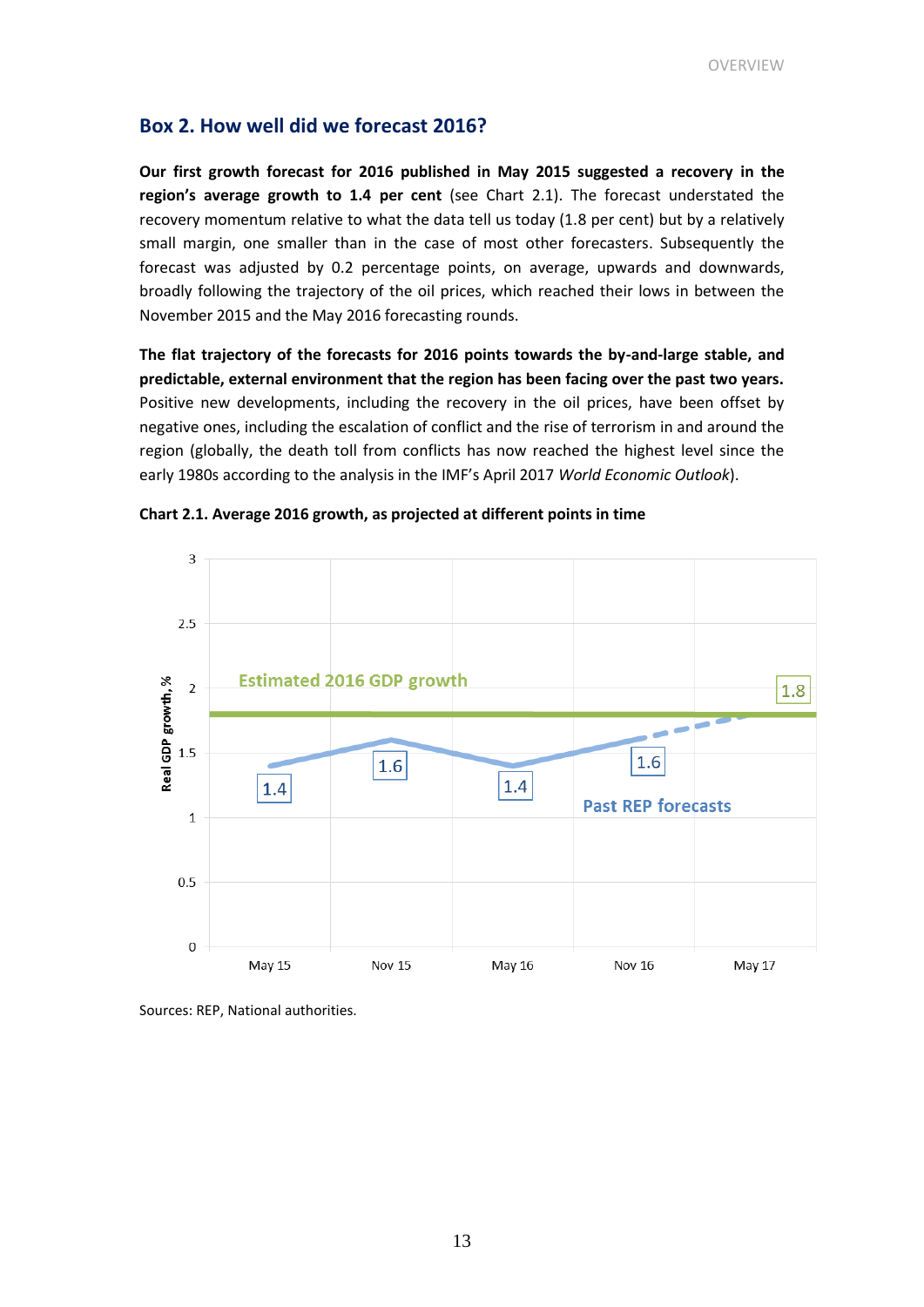### **Box 3. Deeply indebted: Corporate over-indebtedness and potential consequences in Croatia, Serbia and Slovenia**

**Non-performing loans have long been on the radar screen of economic policy and financial regulation given their well-known negative real and financial effects**. 2 Although still high, NPL ratios have started to decline in many countries in south-eastern Europe owing to a combination of regulatory actions, improving conditions for NPL sales on the back of higher provisioning and faster loan growth.

**Yet while corporate over-indebtedness receives less attention, it seems to be more persistent, and can have equally large negative effects on the economy,** as over-indebted companies**:** 

- may be restricted in terms of ability to raise financing and choose suppliers with adverse implications on their efficiency;
- can also create negative spill-overs for other companies, including suppliers that may face liquidity problems due to late payments and off-takers that may be incur the cost of switching suppliers;
- may raise problems at banks due to potential late payment or default on their debt; ultimately leading to higher NPLs.

**The recent case of Agrokor (Croatia's largest privately-owned company), with a debt of close to 15 per cent of the country's GDP, illustrates all these potential spill-overs** and has prompted actions from governments of Croatia and Slovenia aiming at achieving an orderly restructuring.

**Besides Croatia, two other former Yugoslav countries, Serbia and Slovenia, also stand out in terms of corporate over-indebtedness<sup>3</sup> in the CESEE region** (Chart 3.1). In Slovenia, the debt level of over-indebted companies peaked in 2012 and has dropped by around 7 percentage points since, to 13 per cent of GDP. However, in Croatia and Serbia high overindebtedness has persisted at above 35 and close to 25 per cent of GDP, respectively.<sup>4</sup>

**The reduction of the debt level in these countries could result in significant growth dividend in the medium term**. According to a recent study on central and south-eastern

 $\overline{a}$ 

 $2$  See Balgova, M., M. Nies and A. Plekhanov, 2016, "The economic impact of reducing non-performing loans", EBRD Working Paper 193.

 $3$  For the purposes of this box, a company is considered over-indebted if its long-term debt-to-EBITDA ratio is higher than 10. In order to better capture the level of over-indebtedness in a country, the debt of over-indebted companies is augmented for the long-term debt of companies with negative EBITDA and equity.

 $<sup>4</sup>$  In Croatia, debt worth around 12 per cent of GDP is owed by six (mostly state-owned) motorway and</sup> railway companies. On the other hand, the debt of Agrokor is not included in the overall overindebtedness as official data from 2015 show that its LT-debt-to-EBITDA ratio is below 10.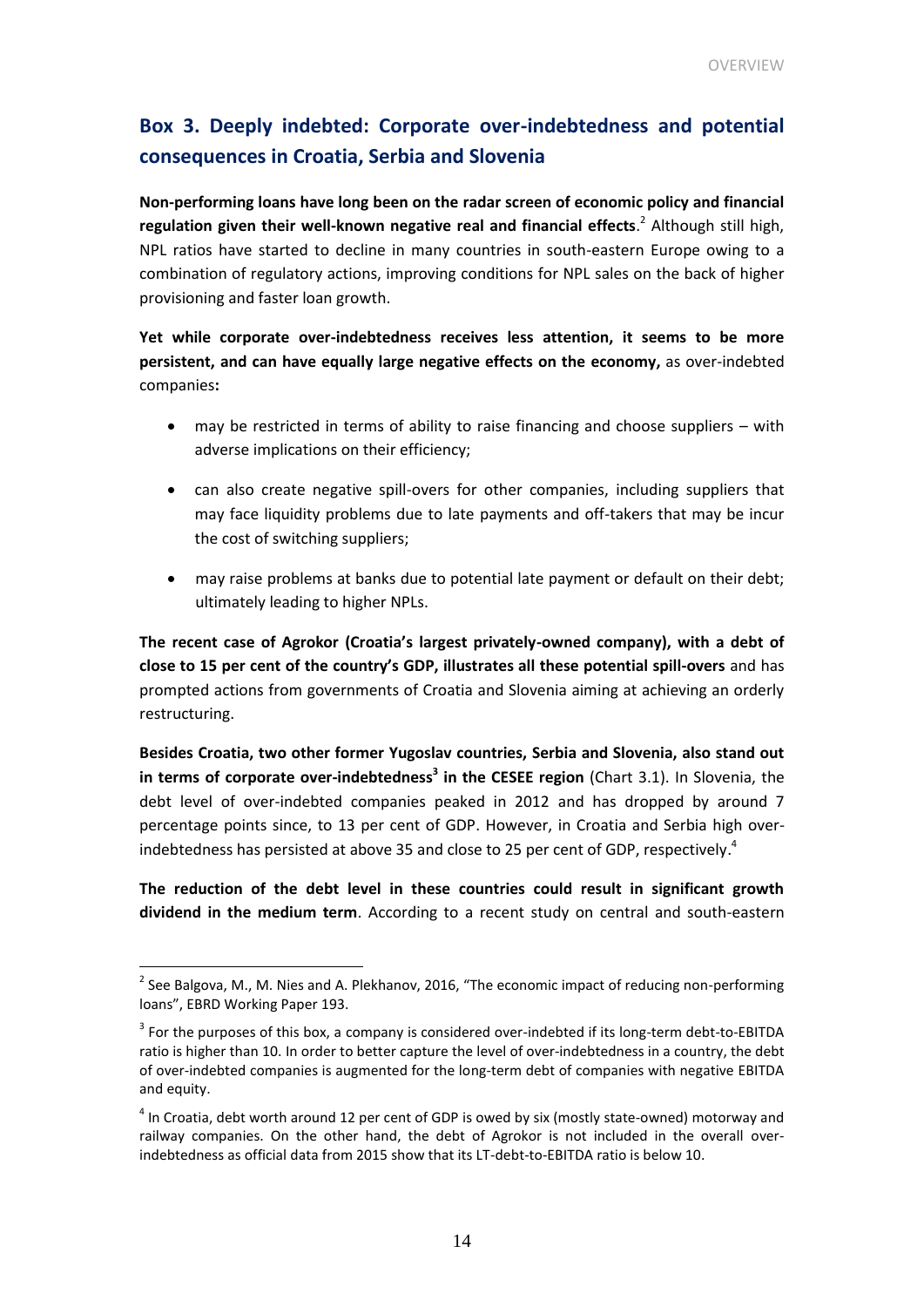Europe (CESEE)<sup>5</sup>, a 10 percentage point decline in excessive debt (defined as debt of companies with net debt-to-EBITDA ratio above 4) can raise a Croatian company's (total factor) productivity by around 0.5 per cent.

**Debt reduction would require more efficient corporate restructuring procedures<sup>6</sup> and improved corporate governance**. Corporate governance is important as it influences a firm's choice of financing**.** Economic research documents an inverse relationship between governance quality and leverage as well as preference of firms with weak governance for debt over equity financing.<sup>7</sup> In fact, higher leverage may act as a substitute for corporate governance mechanisms in mitigating agency costs (conflicts between shareholders and management). The relatively low scores of the Croatia, Serbia and Slovenia in terms of corporate governance<sup>8</sup>, including on structure and functioning of Boards in EBRD assessments<sup>9</sup>, and overreliance of owners of relatively large (family) enterprises on debt appears to support these conclusions.



**Chart 3.1. Long-term debt of overleveraged companies in 2014, per cent of GDP**

Source: EBRD calculations based on ORBIS.

 $\overline{a}$ 

Note: Overleveraged companies have a positive EBITDA and their debt is greater than 10 \*EBITDA

<sup>&</sup>lt;sup>5</sup> See Damijan, J., 2016, "Corporate NPL portfolios in CESEE countries: how corporate leverage and debt spillovers affect firm performance", EBRD Working paper 191.

 $^6$  See Laryea, T. (2010), "Approaches to Corporate Debt Restructuring in the Wake of Financial Crises", IMF Staff Position Note SPN/10/02.

 $^7$  See Jiraporn, P., J. Kim, Y. Kim and P. Kitsabunnarat (2011), "Capital Structure and Corporate Governance Quality: Evidence from the Institutional Shareholder Services"; Mande, V., Y. Park, and M. Son (2012), "Equity or Debt Financing: Does Good Corporate Governance Matter?" *Corporate Governance: An International Review*, Vol. 20, pp. 195–211.

<sup>&</sup>lt;sup>8</sup> The average ranking of Croatia, Serbia and Slovenia in the World Economic Forum Global Competitiveness Indicator for efficacy of corporate boards is 92 vs. 69 for the Czech Republic, Hungary, Poland, Romania and the Slovak Republic. The average rankings of the two groups in terms of reliance on professional management are 97.3 vs. 68.6.

<sup>9</sup> See [http://www.ebrd.com/what-we-do/sectors/legal-reform/corporate-governance/sector](http://www.ebrd.com/what-we-do/sectors/legal-reform/corporate-governance/sector-assessment.html)[assessment.html](http://www.ebrd.com/what-we-do/sectors/legal-reform/corporate-governance/sector-assessment.html)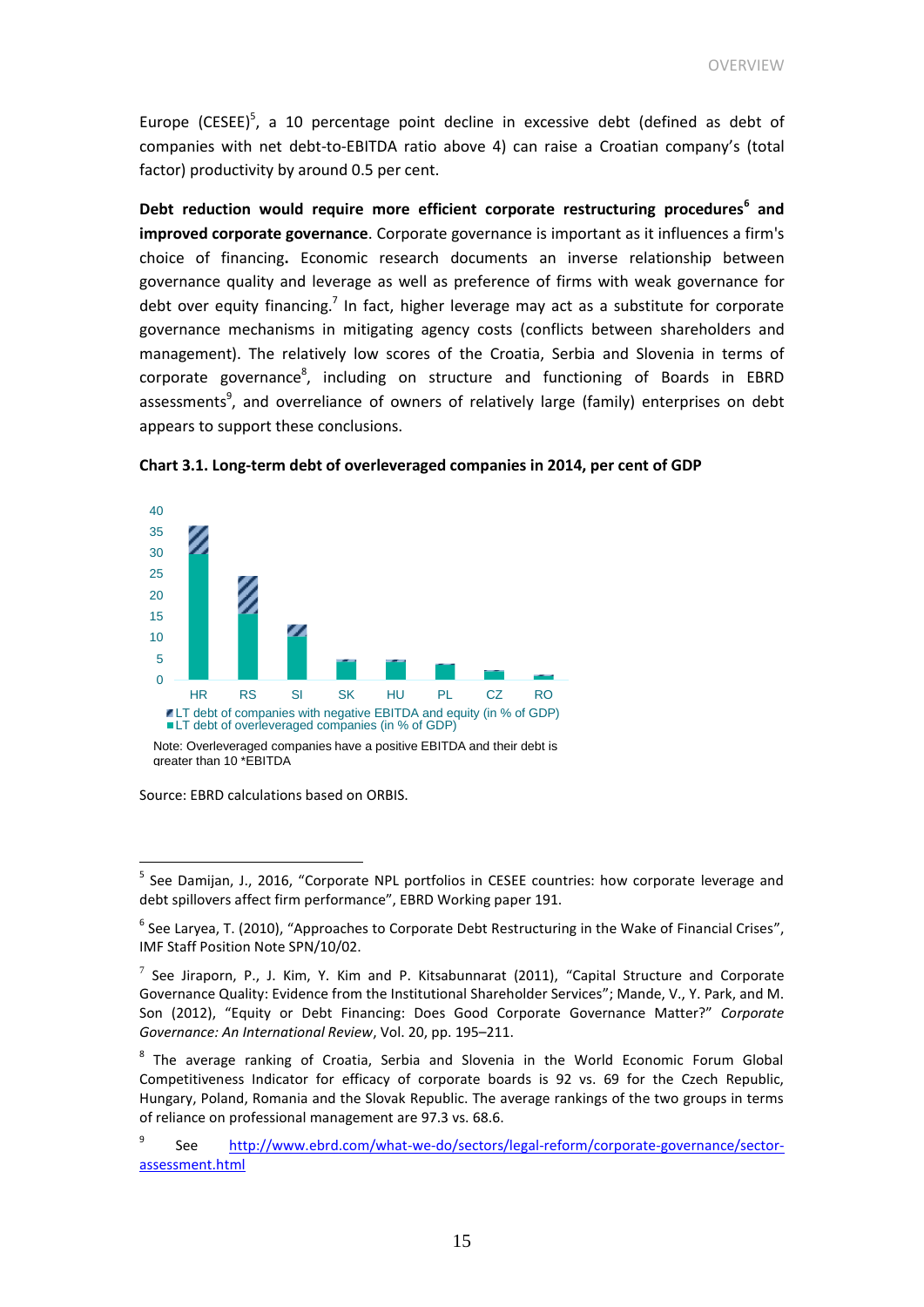## **Regional updates**

#### **Central Europe and the Baltic States (CEB)**

GDP growth in 2016 in the Central Europe and the Baltic States region came in slightly below our expectations from the previous Regional Economic Prospects, at 2.6 per cent. This significant deceleration from 3.4 per cent in 2015 can be largely attributed to a dramatic contraction in investment, on average by 6.6 per cent in all eight CEB economies. The reason behind the investment collapse, especially in the public sector, was a much deeper decline in EU fund transfers and their absorption than in the previous beginnings of the EU programming periods. At the same time, strengthening household consumption remained the key growth engine, underpinned by benign labour markets and substantial wage growth. On the downside, the shrinking working age population and intensifying skill-mismatches have started weighting on the pace of employment growth, which has been dwarfed by the fast-mounting number of job vacancies.

An anticipated acceleration in investment and further improvements in household consumption should strengthen GDP growth to 3.1 per cent in 2017, a rate that will likely remain at the same level in 2018.

#### **Poland**

In Poland, GDP growth slowed down sharply from 3.8 per cent in 2015 to 2.7 per cent in 2016. Last year's growth deceleration was mainly induced by contracting investment, which fell by 7.9 per cent. General government investment saw the lowest such level in the past 10 years, while local government investment, at only 1.3 per cent of GDP, was the lowest since the early transition years of mid 1990s. In contrast, household consumption has remained the key growth driver, supported by good labour market conditions and increased child benefits.

While the tightening labour market will likely continue putting pressure on wages, thus providing a further boost to consumption, the positive impact of the child benefit programme on growth is largely over. Public sector investment will likely rebound, starting from the second half of 2017, though private investment still constitutes a higher risk to growth. According to the central bank's recent enterprise survey, only one in three private companies is expected to start investment in 2017, which has been the worst such indication since the 2008/09 financial crisis. The recovering public investment and the still strong household consumption will likely boost growth to 3.2 per cent this year and next. Nevertheless, the generous social spending and rebounding public capital expenditure coupled with a lower retirement age may lead to the breach of the 55 per cent public debt ceiling by 2019, in which case the public finance law effectively mandates a very significant fiscal tightening.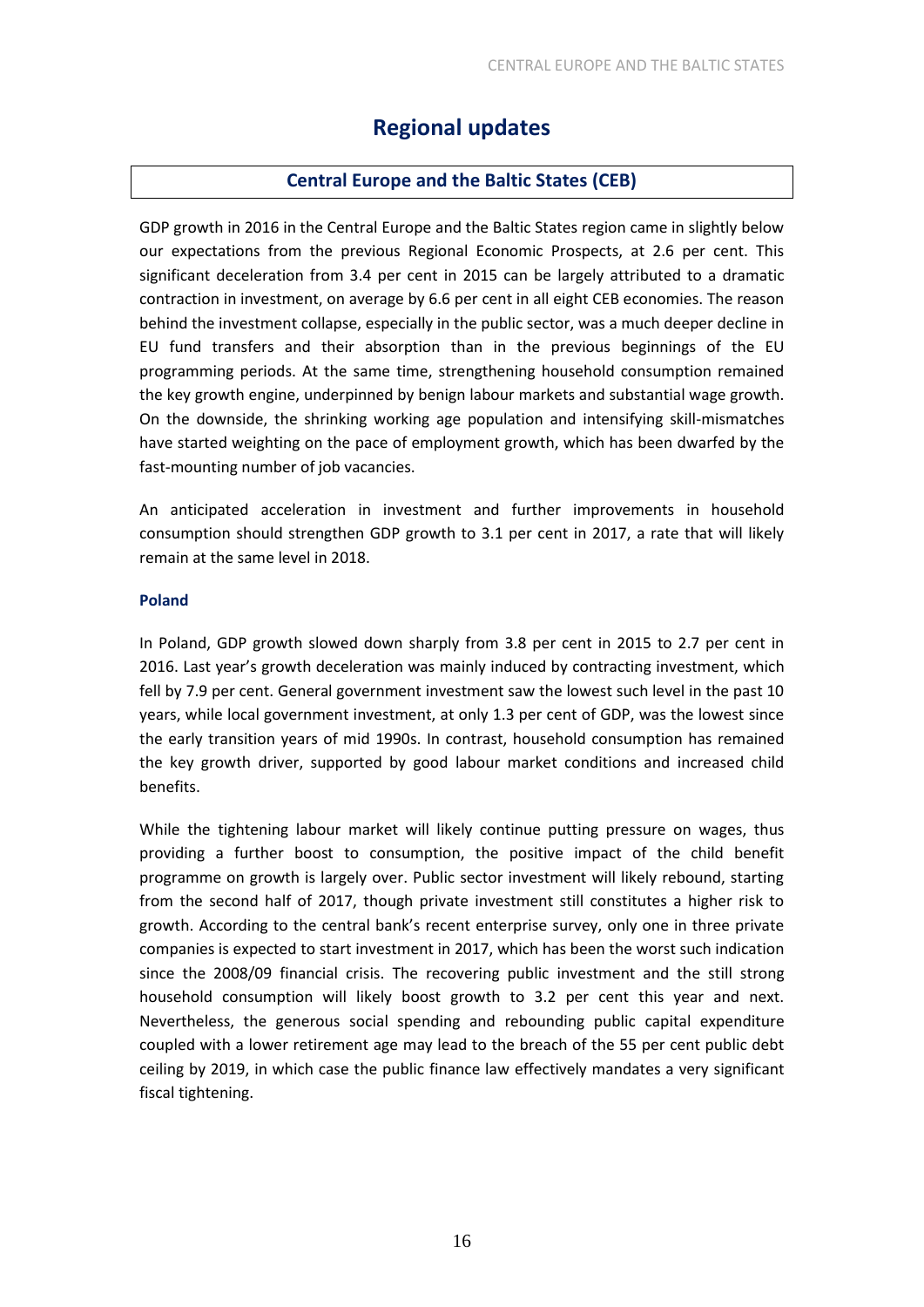#### **Hungary**

Economic expansion in Hungary saw the second consecutive year of deceleration in 2016. Last year's GDP growth, at 2 per cent, was curbed by a dramatic fall in investment, which dropped by 15.5 per cent. As in most other EU new member states, public investment has been decreasing since the beginning of 2016. This can be attributed to the slow start of the new EU 2014-20 programmes. Amid still contracting (though at a slower pace) corporate credit, private investment growth also remained negative. In contrast, household consumption saw an increase of 5 per cent. Household disposable incomes were driven by 6 per cent real wage growth and unemployment falling to just 4.2 per cent in January 2017. In 2017, cuts in social security contributions and the minimum wage increase will keep consumption strong. The emerging skill-mismatches and worsening demographic trends are expected to put further pressure on earnings, thus weighing on Hungary's international competitiveness. At the same time, the reduction of the corporate income tax to 9 per cent, the lowest such level in the EU, is expected to positively stimulate corporate investment, including from abroad. On balance, we revise upwards our GDP growth forecast to 3 per cent in 2017, and expect the growth rate to remain at the same level in 2018.

#### **Slovak Republic**

The Slovak Republic was the fastest growing economy in the CEB region in 2016. Last year's GDP grew by 3.3 per cent, largely propelled by strong household consumption and net exports. Admittedly, the latter was effectively a result of relatively weak imports, which came from poor public sector investment demand, mostly affected by the slow start of the EU funds utilisation from the new EU budget. In 2017, investment growth will likely accelerate, underpinned by strong corporate credit growth and high firms' capacity utilisation rates. The expansion of production plants in the automotive industry, with the new Jaguar car plant planned to be operational from 2018, is expected to positively affect exports, including outside the EU. The tightening labour market, together with rising wages, will provide an additional boost to domestic demand, though emerging skill-mismatches and continued aging are expected to weigh on growth potential in the medium term. In 2017, GDP growth is forecast to reach 3.2 per cent, accelerating to 3.5 per cent in 2018.

#### **Baltic economies**

In the Baltic States region, GDP growth improved only marginally in 2016, when compared to its performance in the previous year. Lithuania's economy expanded by 2.3 per cent, followed by Latvia and Estonia, which saw growth rates of 2 per cent and 1.6 per cent, respectively. Similarly to other CEB economies, investment registered a negative growth, but the contraction was the most severe in Latvia, by 11.7 per cent. Strong household consumption, which continued to be the main engine of growth, resulted in relatively high imports, thus effectively neutralising the positive impact on GDP from recovering exports. Rising earnings will continue supporting household consumption, but the tightening labour markets, amid decreasing working-age populations (particularly in Latvia and Lithuania), ageing and persistent skill mismatches, have started weighing on the three economies' international competitiveness. Since 2013, unit labour costs have been growing faster than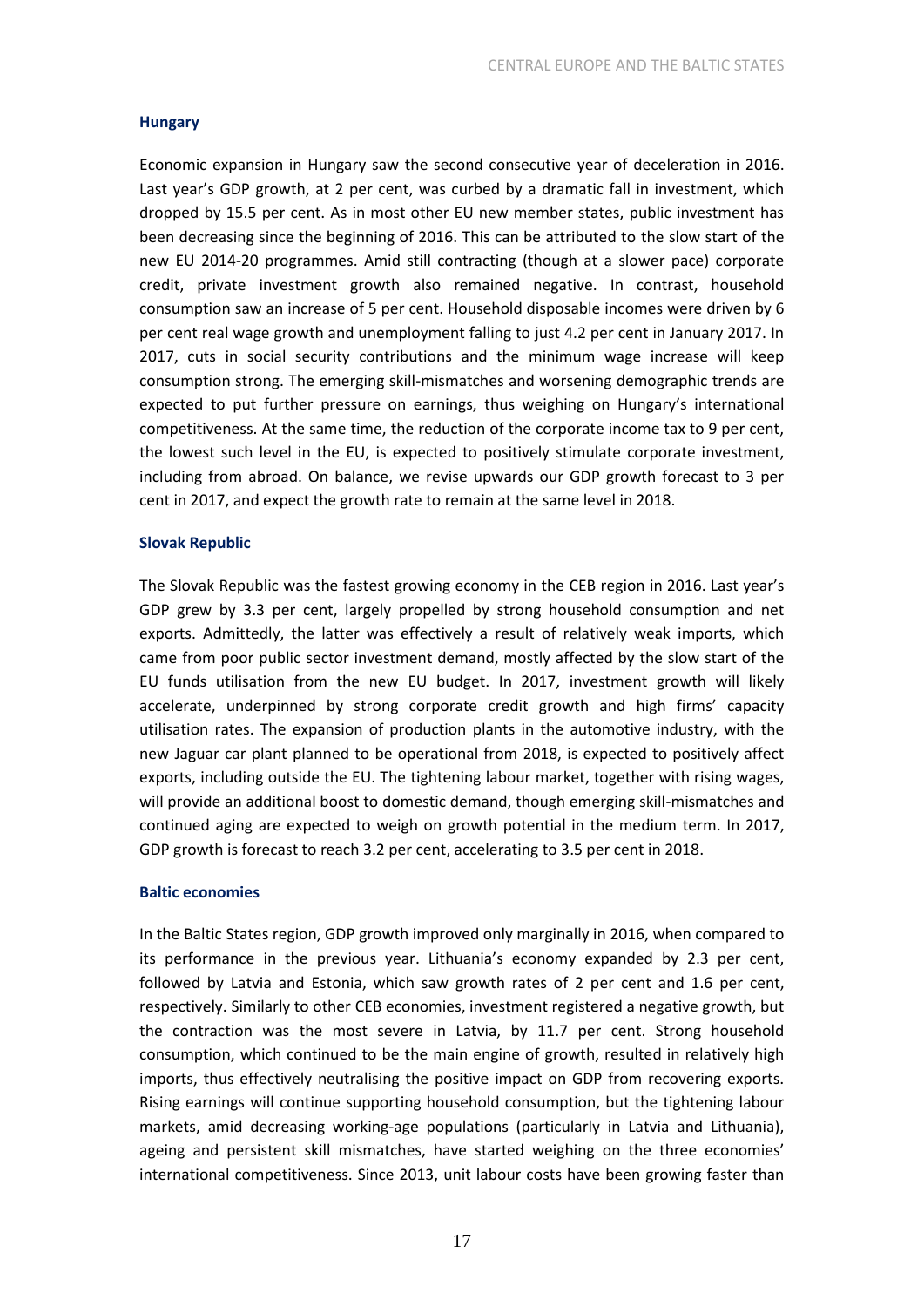labour productivity. This contributed to falling world export market shares in 2015. In all three countries we anticipate a gradual recovery over the forecast horizon, largely driven by rebounding investment.

#### **Croatia**

The Croatian economy continued to expand in 2016 (2.9 per cent), underpinned by a good tourist season, strong external demand and, on average, lower oil prices. The growth momentum may stay at 2.9 per cent in 2017, while in 2018 we project a slight slowdown to 2.6 per cent, due partly to the high base effect. Growth will be mainly driven by domestic demand – consumption supported by tax cuts, strong tourism revenues and falling unemployment, as well as investment which is benefiting from favourable financial conditions, lower corporate tax and expected improvements in the absorption capacity of EU funds. The contribution from net exports is unlikely to be significant due to rising imports from higher domestic demand. The short-term outlook may be negatively affected by potential spill-overs from Agrokor's financial troubles on its subsidiaries and suppliers, but medium-term growth prospects also remain weak due to long-standing structural weaknesses, including high corporate over-indebtedness, still limited business environment reforms, and slow EU fund absorption – all of which need to be addressed consistently.

#### **Slovenia**

After posting a growth rate of 2.5 per cent in 2016, Slovenia's economy is expected to grow by 2.5 per cent in 2017 and by 2.2 per cent in 2018. Domestic demand will be the main growth driver, mainly on the back of improved labour market conditions, previously announced large investment projects and an expected recovery in EU fund absorption. The contribution of net exports is expected to be negligible, as imports will catch up with exports on the back of rising domestic demand. Risks to the projection relate to high corporate overindebtedness, and the slow pace of business environment reforms and privatisation.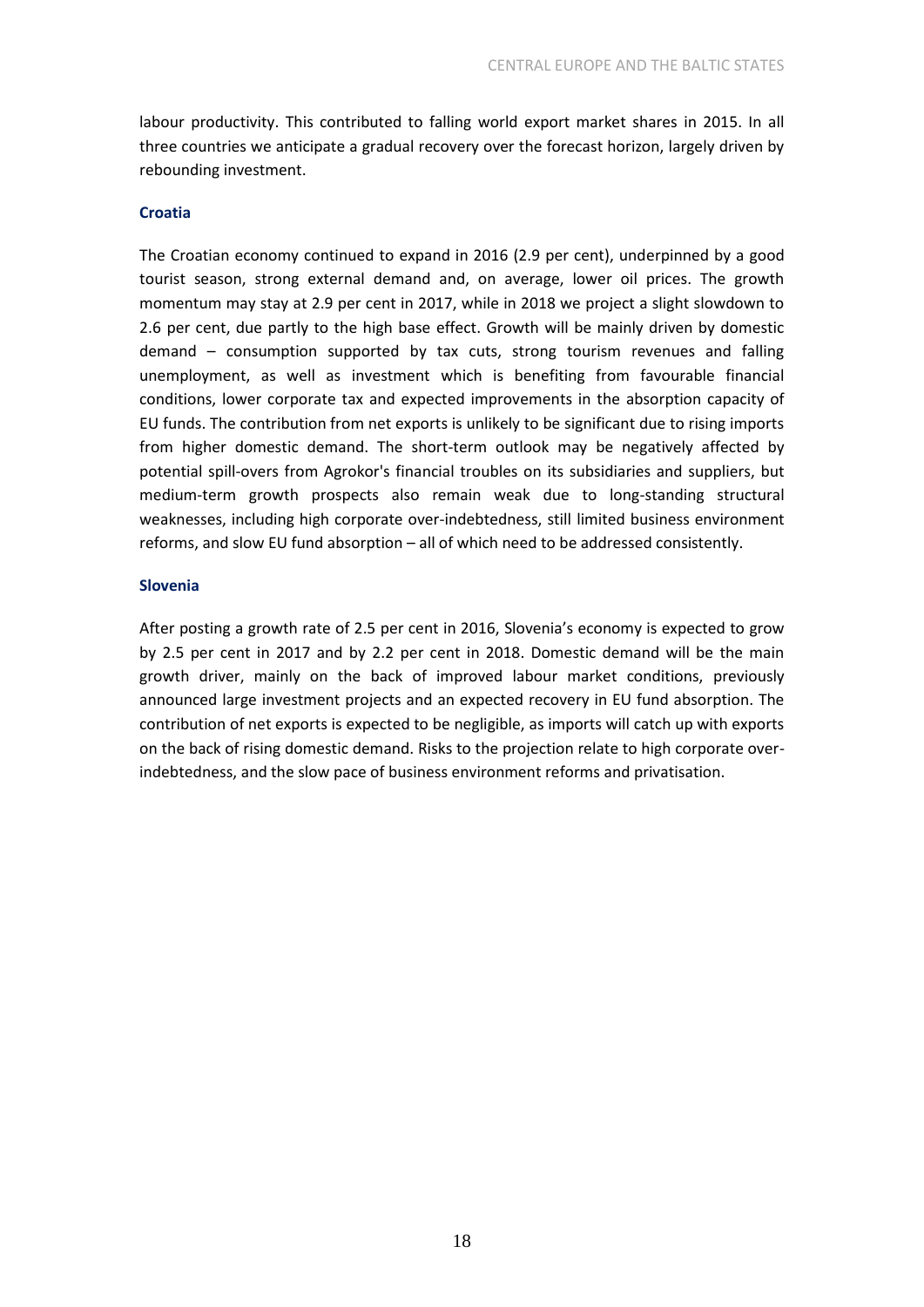#### **South-Eastern Europe (SEE)**

Economic growth in SEE varied significantly by country in 2016, ranging from 0 per cent in Greece to nearly 5 per cent in Romania. On average, growth in the region reached 2.9 per cent, up from 2.4 per cent in 2015 and fuelled mainly by the strong Romanian growth but also by robust growth in Bulgaria and a significant improvement in Serbia. The Cypriot economy also performed well in 2016, with GDP rising by 2.8 per cent. Performance in the Western Balkans was somewhat mixed, as continued robust growth in Albania and Kosovo was balanced by a slowdown in Bosnia and Herzegovina, FYR Macedonia and Montenegro. All economies in the region are forecast to grow in 2017 and 2018, but major uncertainties remain, associated in some cases with internal political problems.

#### **Greece**

After negative growth (-0.2 per cent) in 2015, the Greek economy continued to decline on a year-on-year basis in the first half of 2016 (-0.4 per cent), influenced by high base effects from the equivalent period in 2015, but quarterly growth resumed in the second quarter, with output rising 0.3 per cent quarter-on-quarter. Further growth was achieved in Q3, helped by another excellent tourism season, but the economy turned down again in Q4 (-1.2) per cent q/q), leaving growth for the year as a whole at around 0 per cent. There are few signs of recovery yet in 2017 and confidence has been damaged by lengthy delays to the completion of the second review of the ESM-funded Economic Adjustment Programme. However, fiscal discipline has continued to improve in the past year and the primary surplus in 2016 was nearly 4 per cent of GDP, well above the programme's target. At the same time, public debt remains exceptionally high at around 180 per cent of GDP amid ongoing concerns about long-run debt sustainability. We expect growth to pick up in the second half of 2017, once the second review is completed, with overall growth of 2 per cent for the year, rising to 2.2 per cent in 2018, but major downside risks to the forecast remain.

#### **Cyprus**

After the return to growth in 2015 (1.7 per cent), the economy continued to perform well in 2016, with GDP growth reaching 2.8 per cent, above expectations. Tourism was one of the main drivers of the economy, with arrivals last year up by around 20 per cent and virtually all hotels at full occupancy, while other sectors such as construction and professional services are also contributing to the ongoing recovery. Levels of consumer confidence in Cyprus are currently higher than the EU average. The country's long-term sovereign rating was raised by S&P in March 2017 from BB to BB+. The government is maintaining a prudent fiscal stance and delivered an overall budget surplus for 2016. The challenge now, in light of the still high levels of public debt (exceeding 100 per cent of GDP), will be to maintain strong fiscal discipline fiscal in the run-up to elections in 2018. Overall growth is likely to continue in 2017 and 2018 at between 2 and 2.5 per cent, but significant headwinds remain, including the very high levels of indebtedness in the economy, and the large legacy of NPLs which still account for nearly half of all loans.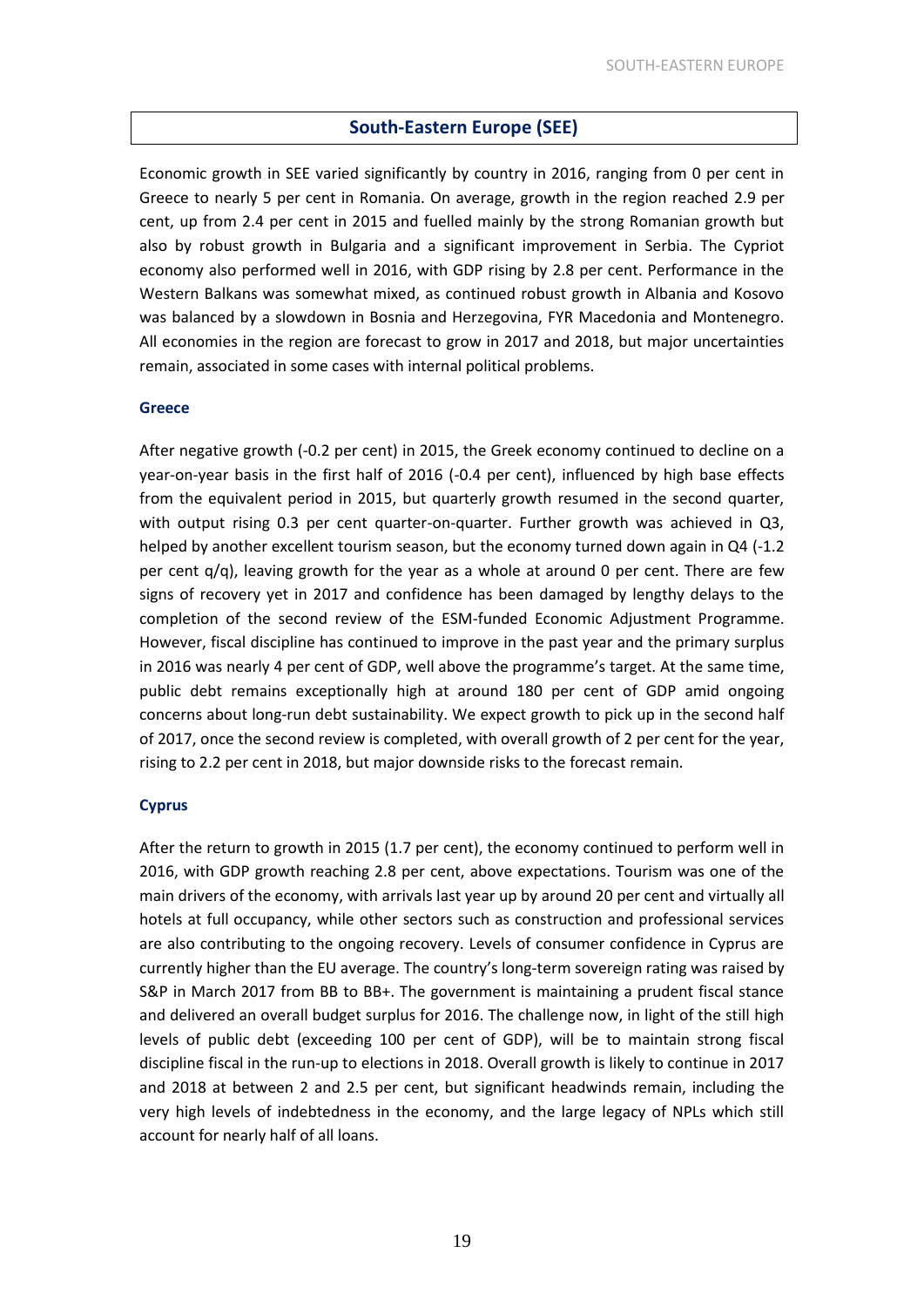#### **Bulgaria**

After growing 3.6 per cent in 2015, the Bulgarian economy expanded by 3.4 per cent in 2016. While private consumption grew on the back of a 10.5 per cent hike in the minimum wage and improved labour market conditions, government spending remained subdued due to the transition to the new EU funds programming period and budgetary tightening, resulting in a budget surplus for the first time since 2008. There was also strong growth in private investment, offsetting the low public investment resulting from fiscal tightening. Driven by increasing growth prospects of the main trading partners, net exports also had a positive impact on growth in 2016. In 2017 and 2018, growth will be driven by private consumption and investment, as fiscal consolidation continues and the contribution of net exports to growth tapers off due to strong domestic demand. Overall, growth is expected to stand at 3.2 per cent in 2017 and 3.0 in 2018.

#### **Romania**

Having grown by 3.9 per cent in 2015, Romania's economy grew by 4.8 per cent in 2016, supported by strong domestic demand. Private consumption emerged as the main driver of growth over this period, on the back of higher disposable income (boosted by cuts in VAT and a rise in wages), improvements in the labour market and low inflation. Consumption will continue to drive growth in 2017 and 2018, supported by a further increase in minimum and public sector wages, which formed part of the governing PSD's election promise. The latter will mean that government spending is likely to remain elevated in 2017, with a risk that the 3 per cent of GDP deficit limit under the fiscal compact will be breached. Private investment will be boosted by the abolition of the construction tax and historically low cost of funding. Meanwhile, a slight improvement in net exports will be driven by better economic prospects of Romania's trading partners, though higher domestic consumption will offset some of this. GDP growth of around 4.0 per cent is expected in 2017, moderating to 3.5 per cent in 2018.

#### **Albania**

Economic performance continued to improve in Albania in 2016. Overall GDP growth reached 3.5 per cent, compared to 2.6 per cent in 2015, on the back of strong growth in private consumption and investment. Government spending increased moderately after levelling off the year before. Net exports also had a positive contribution to growth (although small), mostly because of a good performance of services exports, such as tourism. Several major energy sector projects are advancing, contributing to the overall growth rate, while the state-owned power producer company, KESH, and electricity distribution company, OSHEE, are undergoing a restructuring process, which should boost long-term growth prospects in the sector. Fiscal policy has been prudent within the framework of a three-year IMF programme, which was concluded successfully in February 2017. With an inflation rate of just 1.3 per cent in 2016 (below the central bank's target of 3 per cent), monetary policy remains accommodative and the policy rate has stayed at its historic low of 1.25 per cent since May 2016. The short-term outlook remains positive but downside risks are significant. Growth of 3.5 per cent is expected in 2017, rising to 3.7 per cent in 2018, on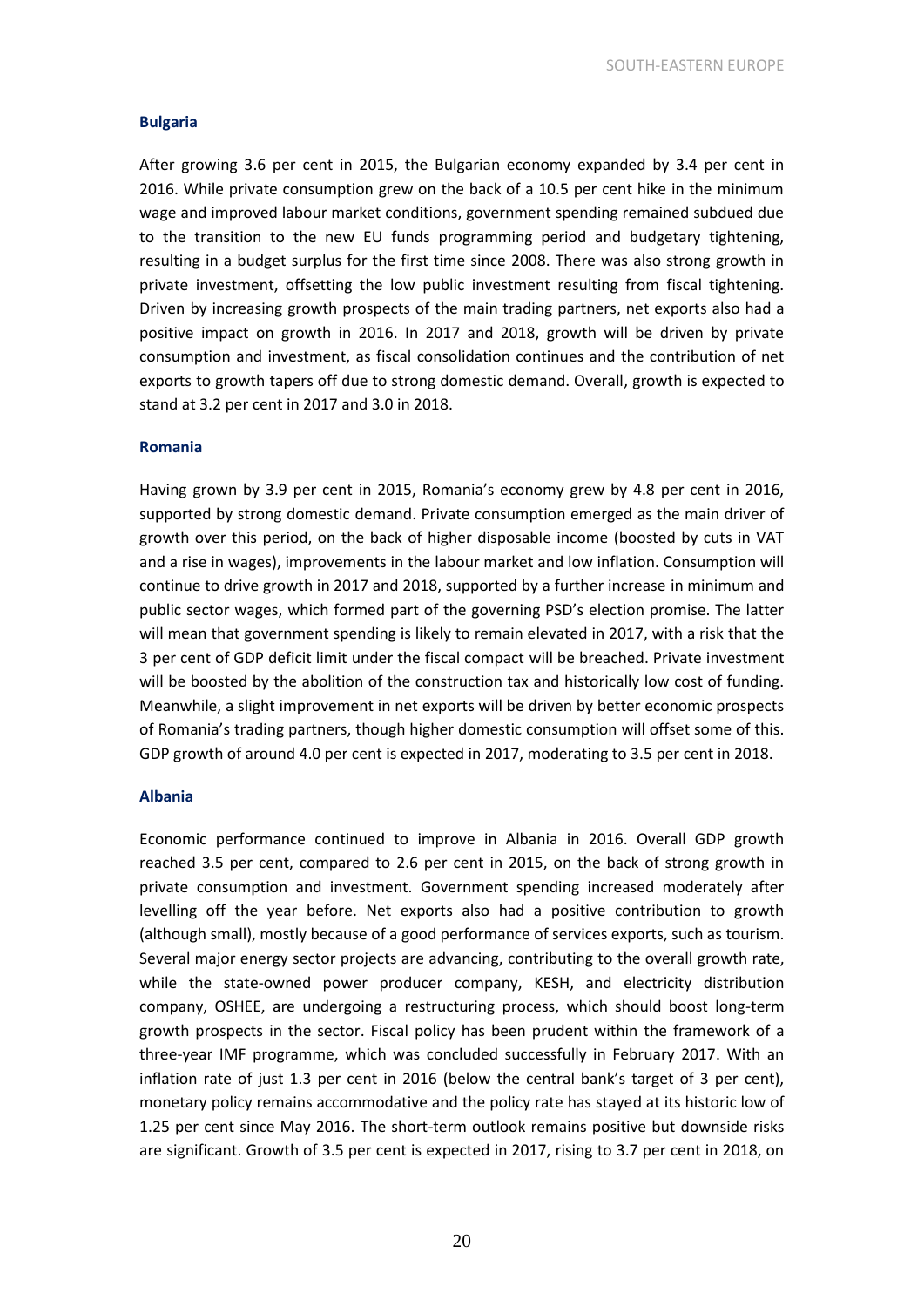the back of private domestic demand and further major construction work on large energyrelated FDI, such as the Trans-Adriatic (gas) Pipeline (TAP).

#### **Bosnia and Herzegovina**

The economy of Bosnia and Herzegovina continued to grow in 2016 but at a slower rate than in the previous year. Growth for the year as a whole is estimated at 2 per cent, compared to 3 per cent in 2015. The slowdown of growth was driven by a levelling off in the wholesale and retail sector, and a small decline in public sector spending. However, the industry sector continued to grow at a robust rate and was a major driver of GDP growth. Also, the economy has been boosted by several major projects in the transport and energy sectors (in particular the Corridor Vc motorway project). Some positive trends have been recorded in highfrequency data in the first months of 2017, notably in exports, but completion of the first review of the 3-year IMF programme has been held up for several months, delaying implementation of some key infrastructure projects and jeopardising their funding. We have thus lowered our projection for 2017 to 2.5 per cent, rising to 3 per cent in 2018. Downside risks to this forecast are significant if the IMF programme remains delayed or goes off track and if important structural reforms are postponed.

#### **FYR Macedonia**

In FYR Macedonia, the prolonged political crisis is starting to have a measurable negative impact on economic performance. The economy grew by just 2.4 per cent in 2016, well below the rates recorded in the previous two years (of 3.6 and 3.8 per cent respectively). Private consumption has remained relatively robust, and remained as a main growth driver. Net exports also made a positive contribution to growth, as exports increased by more than 10 per cent in real terms, mainly those associated with some of the large foreign investments. On the other hand, gross capital formation declined due to weak investment levels, with capital spending falling to exceptionally low levels. Both public and private investments are being held up by uncertainty about the political situation and when it might be resolved. As a result, we are lowering our forecast for growth in 2017 to 2.4 per cent, with a modest increase to 3 per cent growth in 2018 on the assumption that the current crisis is resolved, unblocking further reforms and bringing much-needed investments. However, in the current climate there are major downside risks to these forecasts.

#### **Kosovo**

Kosovo's economy continued to perform well in 2016, although the rate of growth slowed down slightly from 4 per cent in 2015 to 3.4 per cent in 2016. The drivers of growth in Kosovo continue to be robust private consumption, helped by major inflows of remittances, and strong investment figures, including public investments in infrastructure. On the other hand, government consumption and net exports made negative contributions to growth with the latter reflecting the country's weak production base and low competitiveness. Public debt remains low by regional standards, at around 15 per cent of GDP, and fiscal discipline has been maintained within the framework of the 22-month IMF Standby Arrangement (signed in July 2015), which in March 2017 was extended by several months to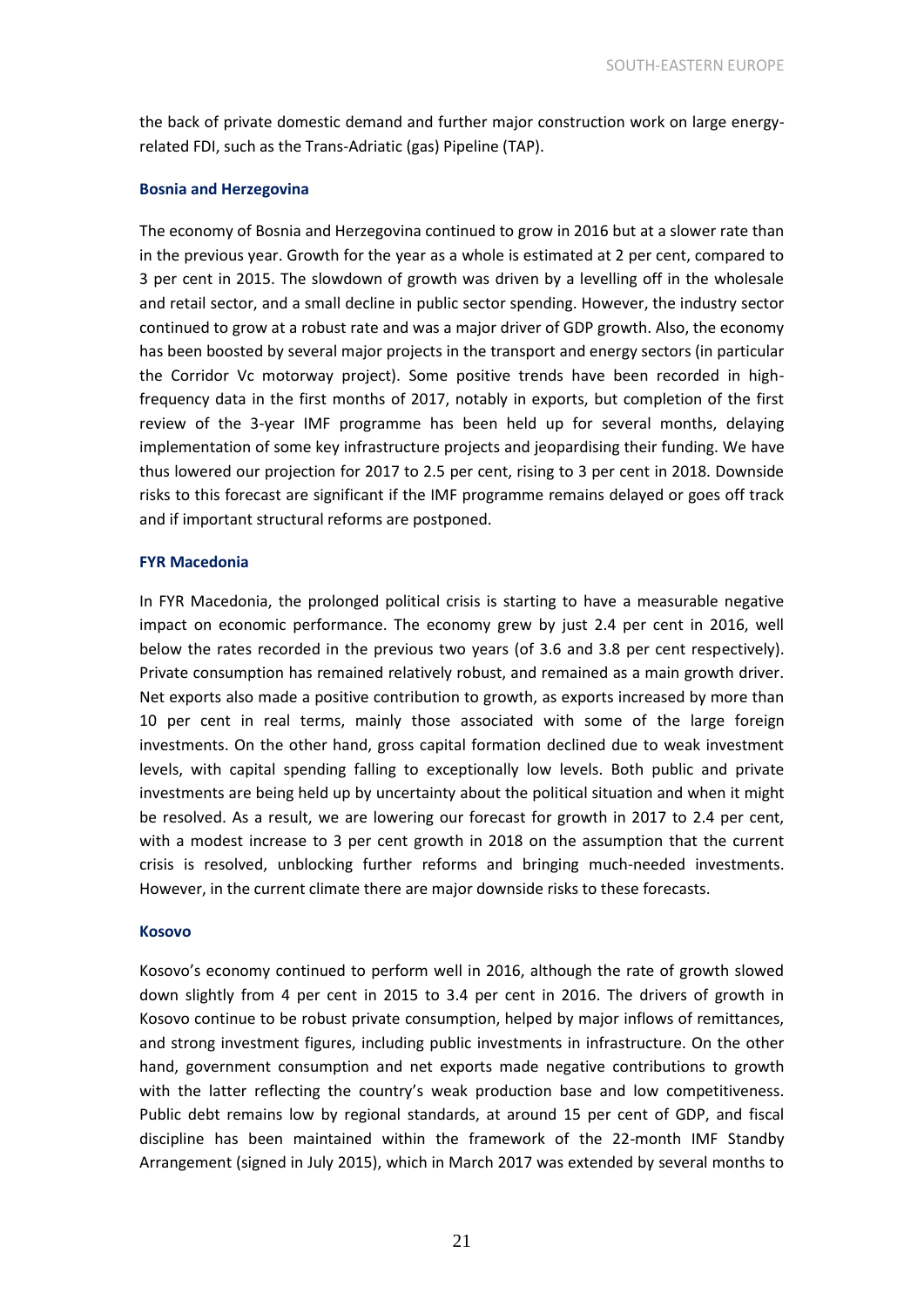August 2017. We maintain our forecast of 3.5 per cent growth for 2017 and the same figure for 2018, as growth is expected to be supported by further remittance inflows, which should continue to fuel private consumption and investment, as well as by critical public investment in transport and energy infrastructure.

#### **Montenegro**

In Montenegro, 2016 economic growth, estimated at 2.5 per cent (compared to 3.4 per cent in 2015) was lower than expected. Investment in the major highway project, which is being mainly financed by loans from China, is among the key drivers of this growth. However, high imports related to the project fuelled the trade deficit and made a significant drag on growth, almost offsetting the positive gross capital contribution. At the same time, concerns about fiscal discipline grew in 2016, especially in the run-up to elections when there were significant increases in public sector wages and social benefits. However, steps have since been taken by the authorities since then to chart a path for fiscal consolidation. As electricity output grows following the production from the newly commissioned Krnovo wind power plants, and as the tourism sector is likely to be boosted by the newly operational airline connections with the EU countries, we expect growth in 2017 to rise to 3 per cent, and further to 3.3 per cent in 2018. However, the worrying rise in public debt in recent years, projected to exceed 80 per cent of GDP by 2018, may necessitate painful austerity measures elsewhere, especially if economic growth rates were to falter.

#### **Serbia**

After a strong momentum in 2016 (2.8 per cent growth), the Serbian economy is expected to grow by 2.9 per cent in 2017 and by 3.0 per cent in 2018. The main growth driver will be domestic demand, with investment growth supported by an improved business climate based on successful fiscal consolidation and on-going structural reforms. Rising employment and wages will support a further consumption recovery. On the other hand, the contribution of net exports may be negligible as exports growth may be offset to a large extent by higher imports due to stronger domestic demand. The main risks for the projection are tilted to the downside due to a high base from an extraordinary agricultural output in 2016, and a possible slow-down in fiscal and structural reforms (including SOE restructuring). Mediumterm prospects are favourable, but will depend on the pace of reforms envisaged in the current IMF programme, further improvements in the investment climate, support for NPL resolution and corporate restructuring to unlock credit growth, and acceleration of the implementation of major infrastructure projects.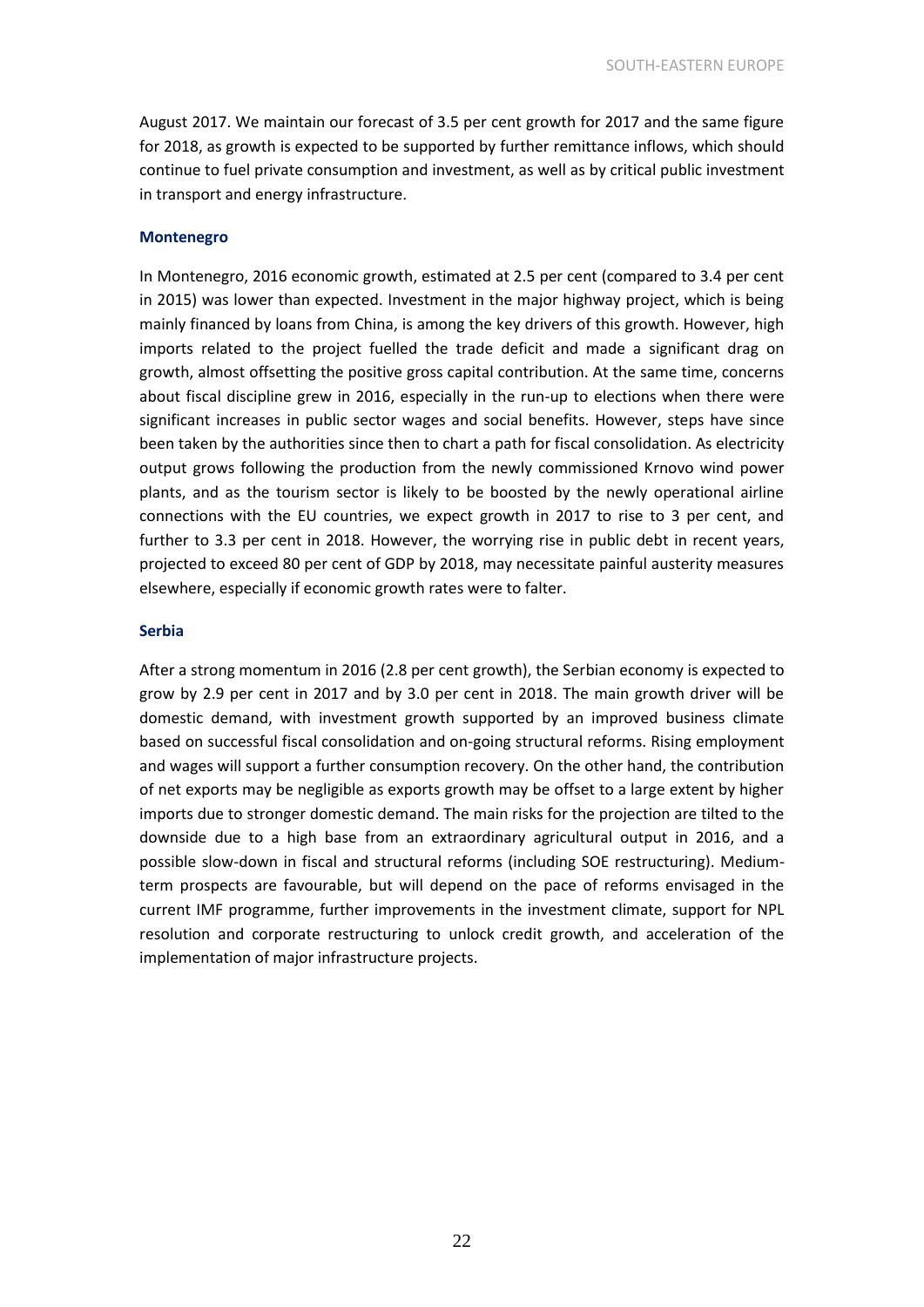#### **Turkey**

After domestic demand-driven growth of 6.1 per cent in 2015, the Turkish economy grew by only 2.9 per cent in 2016. While increased disposable income on the back of a 30 per cent hike in the minimum wage in January 2016 resulted in an increase in private consumption, growth was hit by a sharp fall in tourism receipts, Russian sanctions, and geopolitical tensions in the Middle East. Weak consumer and investor sentiment following the attempted military coup in July 2016 compounded these problems with the result that the economy contracted for the first time since 2009 during the third quarter by 1.3 per cent. Significant fiscal stimulus helped a consumption-driven rebound to 3.5 per cent in the fourth quarter, though investment was slow to pick up.

Worsening investor sentiment, compounded by various factors including a downgrade of the sovereign to sub-investment grade, the ongoing State of Emergency and a general movement of investors away from emerging markets due to expected monetary tightening in the US, resulted in a weakening of the lira by 17 per cent against the dollar in 2016. This depreciation passed through to inflation, which reached double digits for the first time in five years in February 2017, well above the 5 per cent target set by the Central Bank.

Turkey's external situation remains a challenge. Although the current account deficit declined to 3.8 per cent of GDP at end-2016 from 6.7 per cent at end-2013, on the back of lower oil prices and depreciation of the lira, it still remains large. Meanwhile, gross external financing needs are almost 25 per cent of GDP, leaving the country exposed to global liquidity conditions.

On the positive side, past reforms continue to pay dividends in the area of public finance and the banking sector. With a budget deficit of 1.1 per cent of GDP and public debt below 30 per cent of GDP, the government has significant buffers. Furthermore, the banking system remains well capitalized, with low levels of NPLs at 3.3 per cent.

Consumption will be the main driver of growth in 2017 and 2018, supported by fiscal expansion and measures such as a VAT reduction for household goods. The recovery in tourism is likely to be slow while the domestic political and geopolitical situation remains fragile. Increasing levels of public investment will be partly offset by sluggish private investment growth, due to the rising cost of production on the back of a higher wage bill, rising cost of imports and raised cost of funding following the rating downgrades.

Overall, the economy is expected to grow around 2.6 per cent in 2017 and 3.0 per cent in 2018. The downside risks to this outlook for the next two years are investor uncertainty in the context of the unstable geopolitical environment and perceived deterioration of institutional independence; faster than expected monetary tightening by the US Fed and moderation in global liquidity; and failure of the government to restart structural reforms efforts which are required to enable the country to reach its longer term growth potential.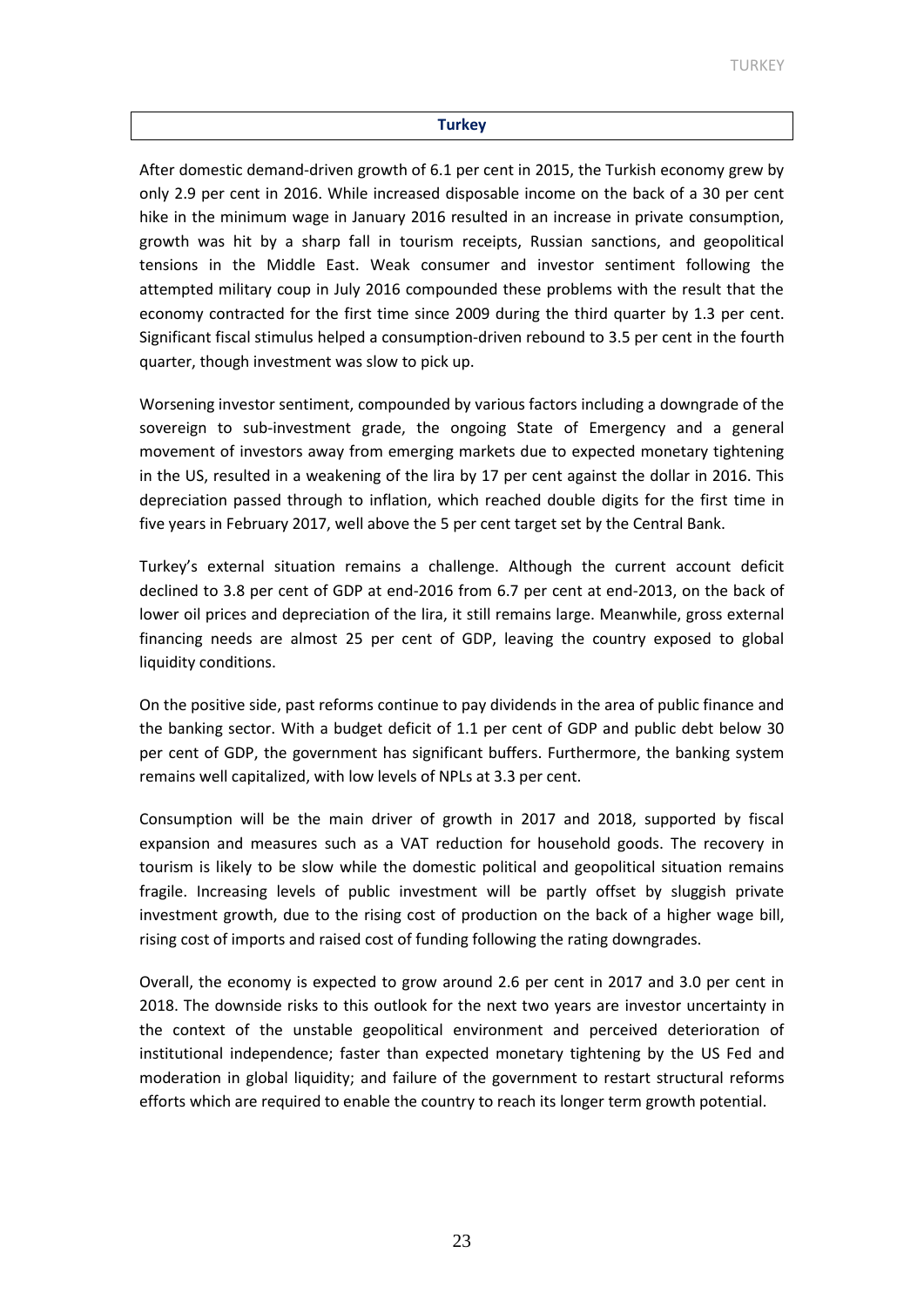#### **Eastern Europe and the Caucasus (EEC)**

Economic output in the EEC region was stable on average in 2016, after a decline of 4.8 per cent in 2015. The economies of Ukraine and Moldova recorded positive growth following recessions in 2015, GDP growth in Georgia remained flat, Armenia's growth slowed in 2016 to the lowest rate since 2009 and the economies of Azerbaijan and Belarus contracted. The EEC region is forecast to grow by 1.1 per cent in 2017 and 2.4 per cent in 2018, contingent on a non-intensification of geopolitical tensions and on other country-specific factors. In 2017, small economic contractions in Azerbaijan and Belarus are expected to be outweighed by growth in the other economies of the region. All EEC economies are forecast to grow in 2018.

#### **Armenia**

GDP growth in Armenia slowed from 3 per cent in 2015 to 0.2 per cent in 2016, driven by a decline in construction and agriculture. In the first quarter of 2017, economic indicators pointed to growth in industrial output, external trade and services, while agriculture and construction performance remained weak. Inflation of consumer prices remains slightly negative, allowing for further monetary easing. External adjustment helped to maintain a stable dram-US\$ exchange rate, with the current account deficit stable at 2.7 per cent of GDP in 2016. Remittances, which account for approximately 13 per cent of GDP, fell further by 7 per cent in 2016, but the pace of reduction was mitigated by a recovery in money transfers from Russia. A sizable fiscal consolidation is planned in 2017 to curtail the public debt-to-GDP ratio, which increased to an estimated 57 per cent of GDP at the end of 2016. The conflict in the Nagorno-Karabakh region presents a risk to the growth outlook. We forecast Armenia's economy to grow by 2.5 per cent in 2017 and 3.0 per cent in 2018.

#### **Azerbaijan**

Azerbaijan's economy contracted by 3.1 per cent in 2016, with non-oil GDP declining by 4.4 per cent. In 2016, capital investment fell for the third consecutive year after growing rapidly in the previous years. Output declined by further 0.9 per cent year-on-year in the first quarter of 2017, although non-oil GDP returned to mild growth of 2.4 per cent year-on-year in the same period. Macroeconomic policies have remained tight to safeguard liquidity buffers, defuse foreign exchange pressures and curb inflation, which picked up to 13.2 per cent year-on-year in the first quarter of 2017. After a brief period of volatility in the beginning of 2017, the manat-US dollar exchange rate has stabilized. Bank lending contracted in 2016 and credit activity is expected to remain subdued in 2017 owing to the ongoing consolidation of the banking sector, restrictive monetary policy, tight management of manat liquidity and a generally challenging economic backdrop. However, liquidity buffers remain sizeable despite oil price fluctuations, with reserves (central bank reserves plus State Oil Fund assets ) of US\$ 37.1 billion at end-2016, approximately equivalent to Azerbaijan's nominal GDP in 2016. The conflict in the Nagorno-Karabakh region presents a risk to the growth outlook. We forecast Azerbaijan's economy to contract by 0.5 per cent in 2017 followed by 2.0 per cent growth in 2018.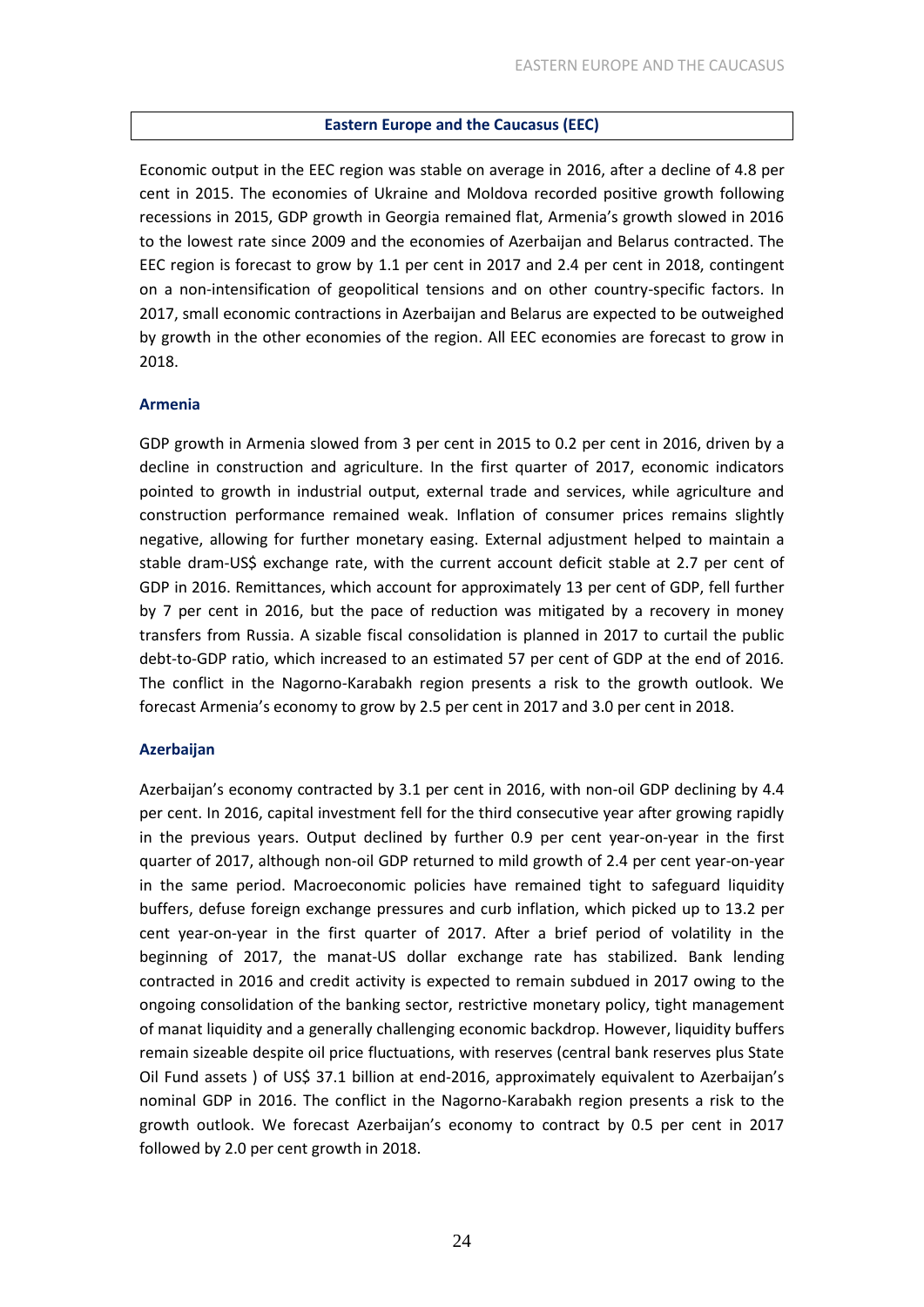#### **Belarus**

Following a recession in 2015, Belarus's economy contracted further by 2.6 per cent in 2016 with negative growth in manufacturing, trade and construction. In the first quarter of 2017, GDP is estimated to have grown by 0.3 per cent year-on-year. Moderation in wage growth and generally tight monetary and fiscal policies brought the inflation down to 11.8 per cent in 2016 and further to 6.4 per cent year-on-year in March 2017, the lowest level since March 2010. The National Bank of Belarus has lowered the refinancing rate four times since the beginning of 2017, from 18 per cent in January to 14 per cent in April. The current account deficit fell from 6.6 per cent of GDP in 2014 to 3.6 per cent of GDP in 2016, but international reserve assets of the National Bank of Belarus remain low, covering approximately two months of imports. The banking sector continued to face challenges. Non-performing loans were reported at 13.3 per cent as of 1 March 2017, although subsidised and directed lending programmes, which accounted for approximately 40 per cent of all loans, made monitoring of the problem loans difficult. Reported ratio of the banks' regulatory capital to riskweighted assets remained sound at 18 per cent as of 1 October 2016. In light of these challenges we forecast the economy of Belarus to contract further by 0.5 per cent in 2017 and return to growth of 1.0 per cent in 2018.

#### **Georgia**

Real GDP growth in Georgia slowed slightly to 2.7 per cent in 2016 compared to 2.9 per cent in 2015, due partly to the weak external environment, but the economy picked up in the second half of year, with a rebound in exports and remittances flows. Exports were down by 23 per cent in 2015 and another 4 per cent in 2016, while remittances in US dollar terms expanded by 6.6 per cent in 2016, after shrinking by 25 per cent in 2015. The soundness of the highly dollarized banking sector was maintained amid significant depreciation of the currency over 2014-2016, with the level of NPLs reaching just 3.8 per cent in September 2016. The fiscal deficit widened to 4.2 per cent of GDP in 2016 and is planned to reach 4.1 per cent in 2017 reflecting high infrastructure spending, which is mainly supported by borrowing from the IFIs. GDP growth is projected to improve to 3.9 per cent in 2017 and further to 4.2 per cent in 2018, supported by a recovery in consumption and strong domestic and foreign direct investment in infrastructure and other sectors, as well as strong tourism inflows. The Deep and Comprehensive Free Trade Area (DCFTA) and now the EU visa free regime, granted in March 2017, are contributing to improved investor confidence and providing better access to the EU market. The economic outlook is subject to risks stemming from a slower global and regional recovery.

#### **Moldova**

Moldova's GDP grew by 4.1 per cent in 2016, supported by 18.2 per cent real growth in agriculture. In 2016, household consumption increased by an estimated 3.6 per cent in real terms and exports of goods and services recovered by an estimated 8.8 per cent in real terms mainly on the account of increased export volumes to the European Union. This was partly offset by capital investment which fell by an estimated 3.0 per cent in real terms. External and inflationary pressures have eased. Amid tight monetary conditions, inflation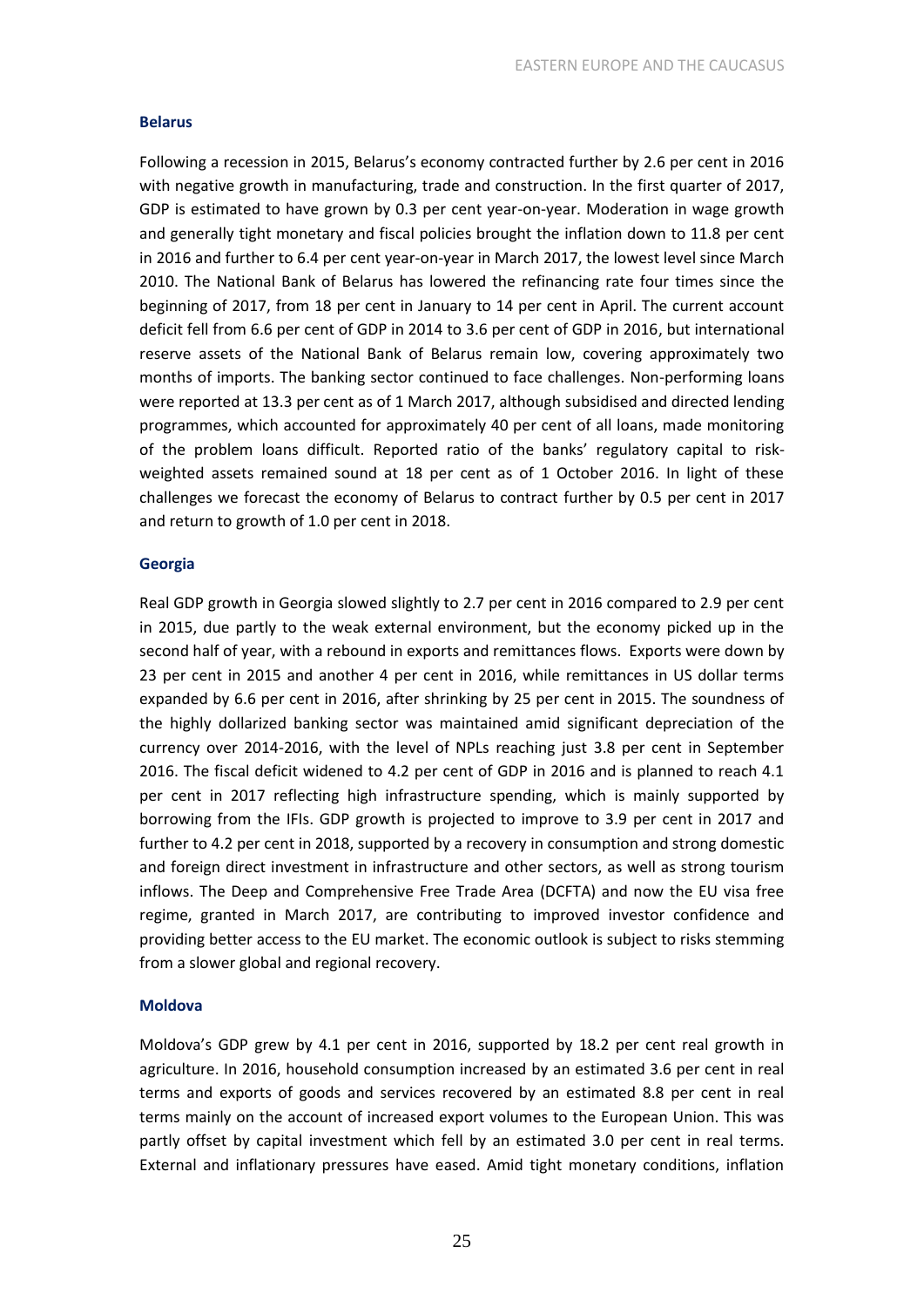decelerated from 13.6 per cent year-on-year in December 2015 to 5.1 per cent year-on-year in March 2017. Decline in money transfers from abroad (which accounted for approximately 16 per cent of GDP in 2016) flattened out in the second half of 2016. The current account deficit fell from 6.4 per cent of GDP in 2015 to an estimated 4.1 per cent of GDP in 2016. The leu remained stable against the US dollar in 2016 after depreciating by 34 per cent in 2014- 2015. A new IMF programme, approved in November 2016, reduced funding pressures by unlocking international budget support and by providing access to tranche disbursements under the programme. Major banking sector challenges remain despite the recent overhaul of the banking supervision and regulatory framework. Moldova's narrow economic base is concentrated in agriculture, which can lead to volatile growth rates. We forecast Moldova's economy to grow by 3.0 per cent in 2017 and 3.5 per cent in 2018.

#### **Ukraine**

Ukraine's economy stabilized in 2016 and embarked on a moderately-paced recovery. GDP grew by 2.3 per cent for the year as a whole, driven by a rebound in domestic demand from the low base of the previous two years. In 2016, household consumption grew by 1.8 per cent in real terms. Investment in fixed assets, which increased by approximately 20 per cent in real terms in 2016, was funded mostly from enterprises' own earnings while FDI, bank lending and public infrastructure spending remained weak. Commodities still account for a significant share of Ukraine's exports, exposing the economy to volatility in commodity markets. In 2016, export of goods and services declined by 1.6 per cent in real volume terms. In the first quarter of 2017, Ukraine's industrial production contracted by 0.7 per cent yearon-year, affected by the cargo transportation blockade of the area that is currently beyond the control of the Government of Ukraine. The blockade will weigh down on GDP growth and balance of payments in the near term.

Consumer price inflation picked up from an average of 13.9 per cent year-on-year in 2016 to 15.1 per cent year-on-year in March 2017. The National Bank of Ukraine expects to bring it down to single digits by the end of 2017. The current account deficit widened from almost zero in 2015 to 4.1 per cent of GDP in 2016, reflecting the recovery of domestic demand and weak exports. PrivatBank, the largest bank in Ukraine, was declared insolvent and nationalized in December 2016 without major disruptions to the broader economy. The hryvnia exchange rate remained predominantly stable in the wake of the nationalization. The combined general government and Naftogaz deficit stood at an estimated 2.3 per cent of GDP in 2016, below the initially planned deficit target of 3.7 per cent of GDP. In 2017, it is planned to widen somewhat to 3.0 per cent of GDP. We forecast the Ukrainian economy to grow by 2.0 per cent in 2017 and 3.0 per cent in 2018.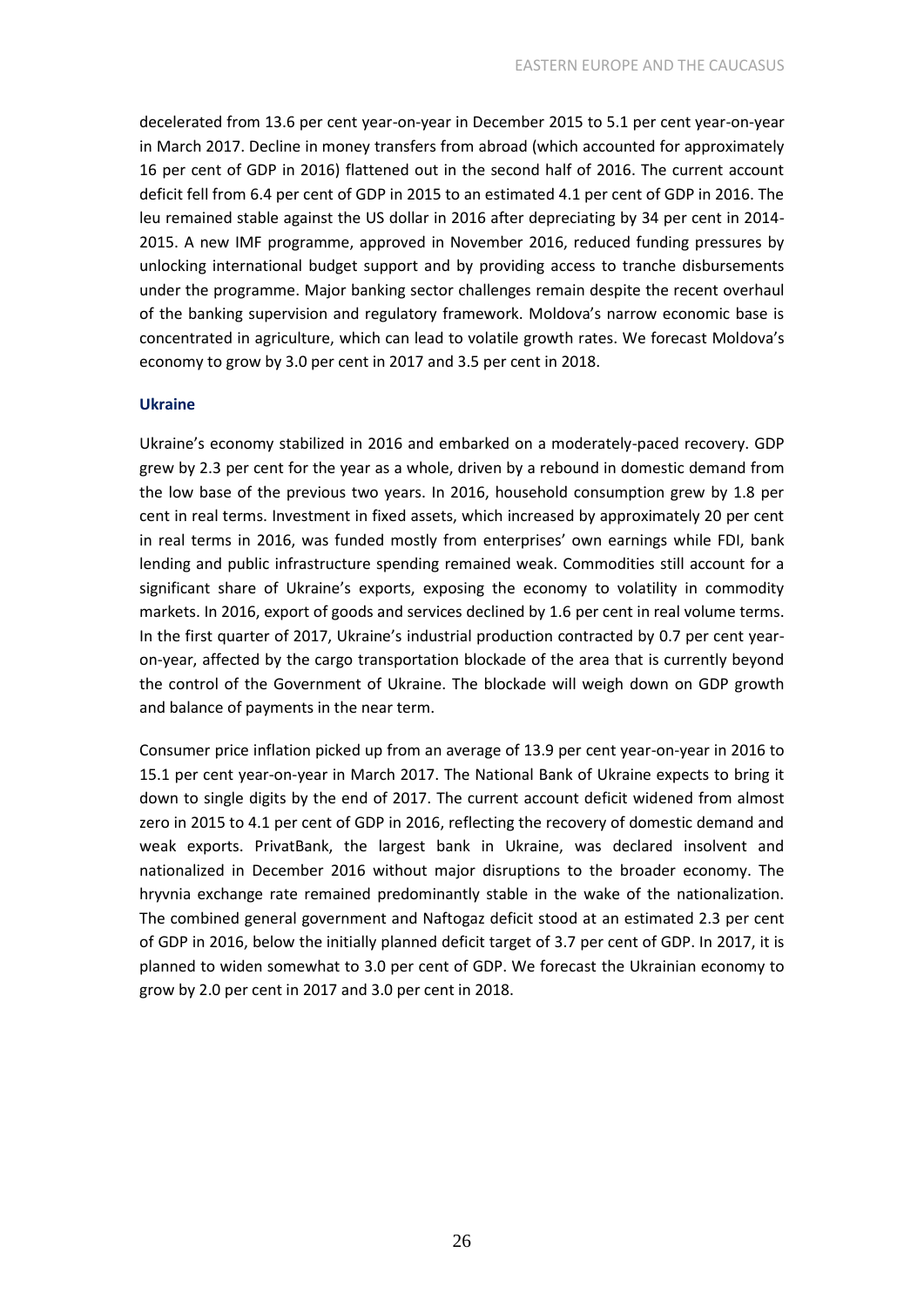#### **Russia**

After contracting by 2.8 per cent in 2015, the Russian economy experienced another year of recession in 2016. The contraction in 2015 was milder than initially estimated and the output drop in 2016 was smaller than expected (0.2 per cent) owing to a methodological change implemented by Rosstat, the statistics agency.

Consumption and investment continued falling though to a lesser extent than in 2015, given the recovery in real wages. Investment activity remains constrained by economic uncertainty and relatively high financing costs. The contribution of net exports to GDP growth stayed positive as imports continued to fall in 2016 albeit at a slower pace than in 2015.

Private sector capital outflows continued in 2016 (around US\$ 20 billion), but at a significantly slower pace than in 2014 (US\$ 152 billion) and 2015 (US\$ 58 billion). Eurobond issuances and syndicated borrowing (close to US\$ 32 billion in 2016 and US\$ 1.75 billion sovereign borrowing vs. US\$ 12 billion in the whole of 2015) increased significantly but still remain well below pre-2014 levels.

Monetary policy has been cautious, with the central bank keeping its hard-earned credibility by supporting disinflation and avoiding excessive exchange rate volatility. Weak demand and base effects have supported disinflation; the annual change in the consumer price index dropped to 4.3 per cent in March 2017 (from a peak of 16.9 per cent in March 2015), coming close to the Bank of Russia's target of 4.0 per cent. Meanwhile, fiscal policy has acted counter-cyclically with the general government deficit surging to 3.7 per cent of GDP in 2016, from 1.1 per cent in 2014. Although budgetary plans for 2017-2019 set out fiscal consolidation at 1.0 percentage point of GDP annually, its pace is somewhat uncertain due to the government's conservative oil price assumption of US\$ 40 per barrel on the one hand (upside risk) and need to sustain social spending in the run-up to the elections on the other (downside risk). The new fiscal rule, still under discussion and scheduled to be in effect from 2019, is supposed to reduce the effect of oil prices on the federal budget.

Financial stability is supported by the central bank's policy of closing weaker banks. Household loan growth turned positive only in the last quarter of 2016, while NPLs have increased in both the corporate (6.2 per cent) and the household sector (8.2 per cent) as of February 2017, but are still moderate compared to average rates in CESEE.

Domestic demand remained weak in 2016, but recovering household income and the stronger rouble may reduce the trade surplus and support imports. Increasing oil prices will underpin the economic recovery. In 2017 and 2018 growth is expected to pick up to 1.2 and 1.4 per cent, respectively, on the back of higher oil prices, recovering private consumption and investments. The main risks for the projection come from the oil price developments, lack of business environment reforms supporting investment, geopolitical tensions and prolongation of sanctions. Without significant reforms, long-term growth will remain at around 1 to 2 per cent annually due to low investment.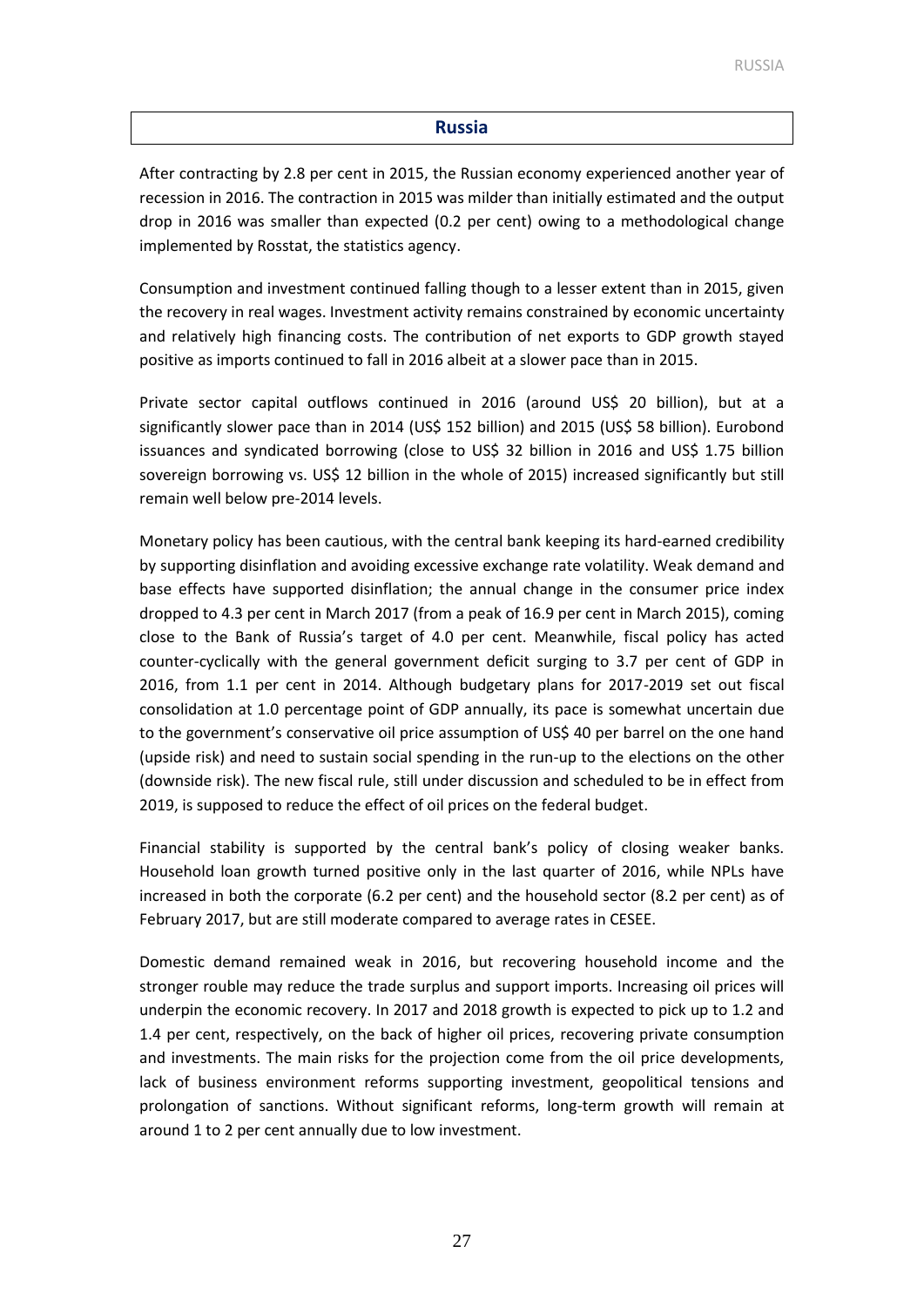#### **Central Asia**

Growth in Central Asia in 2017 is expected to rise slightly to 3.8 per cent, compared with 3.5 per cent in 2016, reflecting the improved external environment. Commodity exporting countries will benefit from the pick-up in oil prices and other key commodities, while countries with strong economic links with Russia are expected to be supported by a rebound in remittances, leading to a recovery in domestic demand. Notwithstanding the more stable external environment, the region continued to experience a build-up of structural challenges over 2014-2016 with increased fiscal, external and financial sector vulnerabilities. Currencies have stabilised and inflationary pressures have eased in 2016, but tight currency controls and dual exchange rates weigh heavily in some countries. In 2018 real GDP growth in the region is expected to increase to 4.6 per cent, driven mainly by a stronger performance in commodityexporting countries. FDI from China, including as part of the Belt and Road Initiative, is expected to provide significant support for growth in most Central Asian economies. However, the region remains exposed to future adverse risks, such as a further drop in oil prices and slower than anticipated growth in Russia and China, which, together with internal structural challenges, could hold back growth.

#### **Kazakhstan**

The slowdown in Kazakhstan bottomed out in 2016 and growth rate is projected to increase to 2.4 per cent in 2017 (after 1.0 per cent in 2016), supported by stronger exports from the improved oil price outlook, targeted public investments and higher FDI inflows. Monetary conditions have been eased, the exchange rate has stabilised and inflation is on a downward trend (inflation decreased from 17.7 per cent year-on-year in July 2016 to 7.7 per cent in March 2017). The legacy of high non-performing loans (around US\$ 9.6 billion, or 16.4 per cent of the loan portfolio as of end-March 2017) continues to weigh on the banking sector, given the presence of off-balance sheet structures that have absorbed the legacy NPLs. The government has allocated US\$ 6.5 billion to support banks facing insolvency risks, and a possible merger of several banks is being discussed. Continued implementation of the government's reform agenda is likely to lead to further improvements in the country's institutional capacity and its business climate. Growth is expected to increase to 3.5 per cent in 2018, driven by accelerated production at the Kashagan oil field, boosting oil exports, and higher FDI from China and other countries. Large state support programmes, backed by significant fiscal buffers, will continue to drive growth. Inflation is expected to remain within the 6-8 per cent range set by the NBK in 2017, and decline further in subsequent years.

#### **Kyrgyz Republic**

Growth in the Kyrgyz Republic remained broadly stable at 3.8 per cent in 2016, compared to 3.9 per cent in 2015, and represented a marked recovery after the contraction of 2.3 per cent in the first half of the year. The improvement largely reflected strong output growth at the Kumtor gold mine, after the owner, Centerra Gold, received approval for its mining plan in the middle of the year. Currency pressures eased, with the Som appreciating by 9.6 per cent over 2016, helped by a rebound in remittances from Russia, up by 19 per cent (in US dollar terms) in 2016. The economy is expected to grow by 3.9 per cent and 4.1 per cent in 2017

28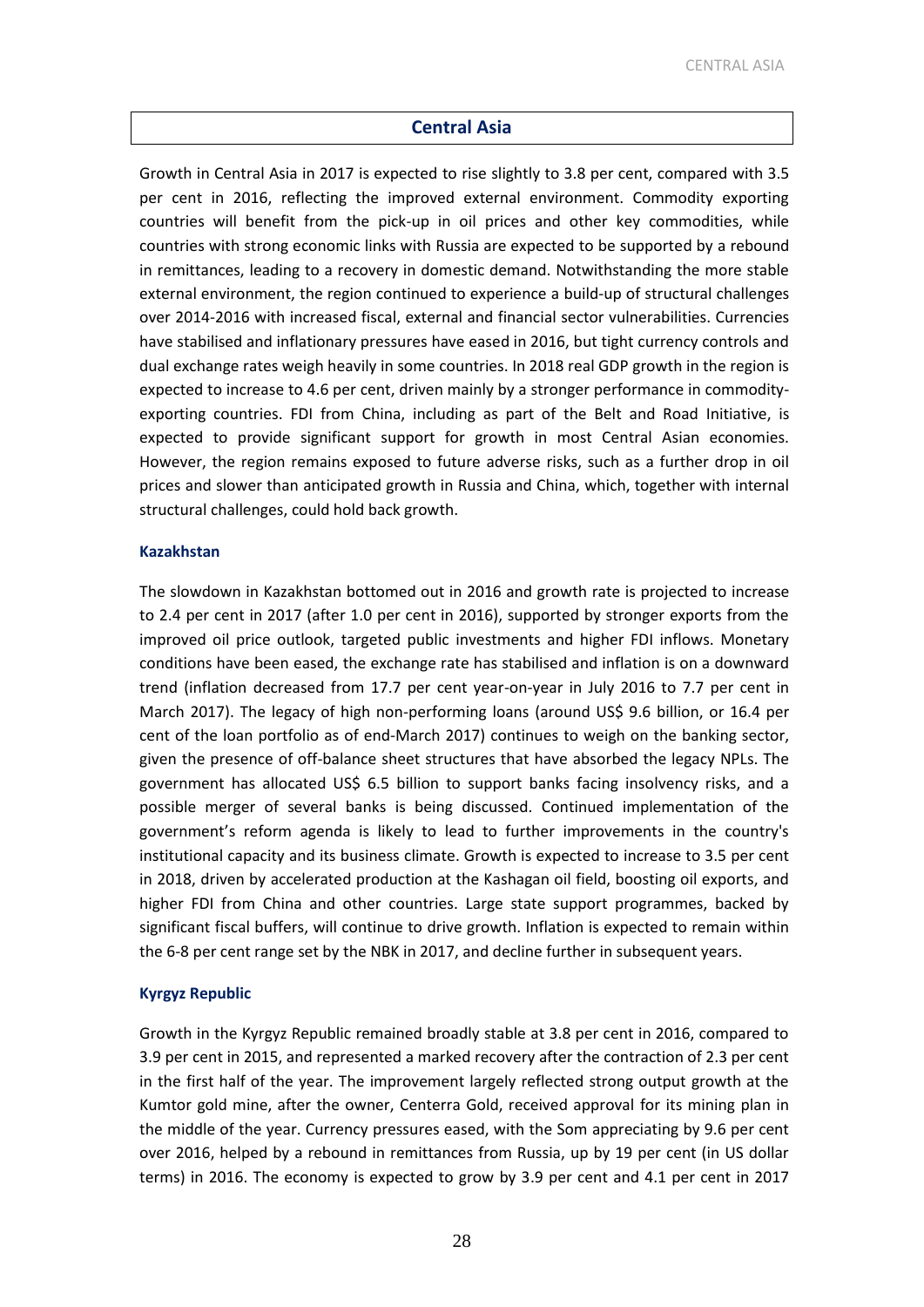CENTRAL ASIA

and 2018 respectively, supported by further recovery in Russia, rising remittances, enhanced trade and financial support for the country, and strong mining production output. Large public investment in the infrastructure and energy sectors, mainly financed by China, is expected to remain significant in coming years. However, a build-up of structural reform challenges over 2014-16 will, if not addressed, continue to weigh on growth prospects.

#### **Mongolia**

Mongolia's economic growth has been decelerating markedly in recent years. From a peak of 17.3 per cent in 2011, economic growth slowed to 1.0 per cent in 2016, as domestic demand declined and investment struggled to recover from the downturn in previous years. Growth rebounded significantly in the last quarter of 2016, up by 9.9 per cent year-on-year in real terms, primarily as a result of large fixed investments in mining sector, with gross fixed capital formation expanding by 36.6 per cent in this period year on year. Short-term liquidity pressures have abated, as the government refinanced an external bond due in March 2017 by issuing a new seven-year maturity note. This demonstrated solid market access in light of the new programme with the IMF, which is expected to unlock a US\$ 5.5 billion financial package from multilateral and bilateral lenders over the next three years to maintain the economic stability of the country. Growth in 2017 is expected to improve to 1.4 per cent and further to 2.8 per cent in 2018, reflecting the increased investment in the second phase of Oyu Tolgoi (OT) mine, and improvements in the investment climate and consumer confidence, reflecting the improved economic environment. A gradual increase in mining production, combined with expected improvements in commodity prices, will support both exports and government revenues. However, a range of fiscal consolidation measures and tight monetary policy under the new IMF programme are expected to weigh on public and private consumption in the short term.

#### **Tajikistan**

Growth in Tajikistan in 2017 is projected to decline to 3.8 per cent, after reaching 6.9 per cent in 2016 according to official figures. The headline growth rate masks the fragile economic situation and the build-up of structural disruptions, such as overdependence on remittances, returning migrants since 2014 and unresolved challenges in banking sector, all of which have translated into significant pressure on the population and businesses. Growth in 2017 will be supported by a rebound in remittances inflow from Russia. The Somoni remained broadly stable in 2016 reflecting the effects of currency controls, but it started weakening again in the first quarter of 2017 depreciating by 7 per cent, leading to tighter monetary policy with the base rate being increased to 16 per cent in March 2017 compared to 11 per cent at the end of 2016. The banking sector has been in crisis since the collapse of remittances inflows from Russia, resulting in a sharp increase in NPLs to around 42 per cent in 2016 compared to 9.9 per cent in 2013. The government has made efforts to support the banking sector via an injection of state funding and IFI financial support, but significant challenges remain. In 2018 only a modest improvement in economic performance is expected Growth is projected at around 4.0 per cent, with significant downside risks to achieving this level of growth, reflecting ongoing fiscal and financial sector challenges.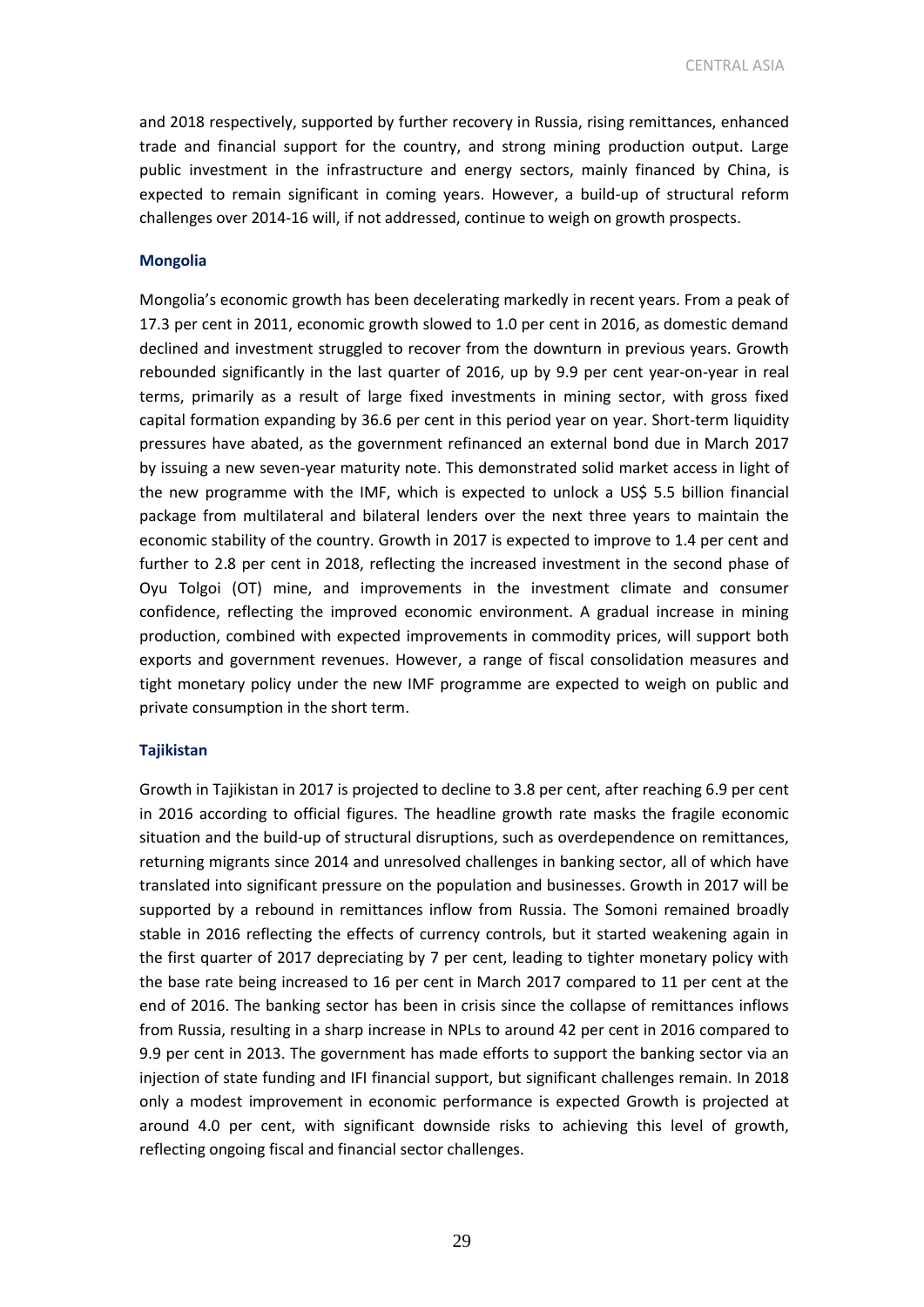CENTRAL ASIA

#### **Turkmenistan**

In Turkmenistan, the officially reported GDP growth slowed to 6.2 per cent in 2016, following double-digit growth rates over 2011-2014, as a result of a significant drop in energy prices and a slowdown in the economies of regional trading partners. The halt of gas exports to Russia in 2016 and to Iran at the beginning of 2017 has left China as Turkmenistan's sole gas export destination. Measures have been introduced to reduce pressure on the currency and maintain the peg to the US dollar (established in January 2015), which are disrupting trade activity. The black market rate has continued to weaken, reaching close to 8 manats per US dollar at the end of 2016, compared to the official peg of 3.5 to US dollar. In 2017 growth is expected to slow to 5.7 per cent and recover slightly to 6.0 per cent in 2018, reflecting the dislocations in the economy, such as impaired trade activity and production caused by tight currency controls and dual exchange rate. Fiscal revenues could be severely affected by the fall in energy prices. Strong public and FDI investments in both in the extractive and nonextractive sectors and a gradual improvement in the external environment will support economic growth.

#### **Uzbekistan**

The officially reported growth in Uzbekistan in 2016 remained strong at 7.8 per cent, mainly internally driven, supported by a rise in the government's social and infrastructure spending as well as a good performance in agriculture, construction retail trade and services sectors. Growth in 2017 is expecting to moderate to 6.2 per cent, negatively affected by dislocations in the domestic economy as a result of tight currency controls and dual exchange rates, which constrain the development of more competitive industries and discourage FDI. Growth will be supported by higher energy export prices, recovery in Russia and a rebound in remittances inflows, supporting private consumption. The government has announced a series of reforms to improve the investment climate, including plans to liberalize the exchange rate regime, which would be a significant policy development. While the currency has yet to be allowed to float freely, the pace of Sum depreciation has accelerated in the first four months of 2017, with the official rate weakening by 13 per cent and the black market rate hitting around Sum 7,800 per US dollar versus an official rate of Sum 3,706 per US dollar at the end of April 2017. In 2018 the economy can be expected to grow by 6.5 per cent, supported by a more positive investment environment.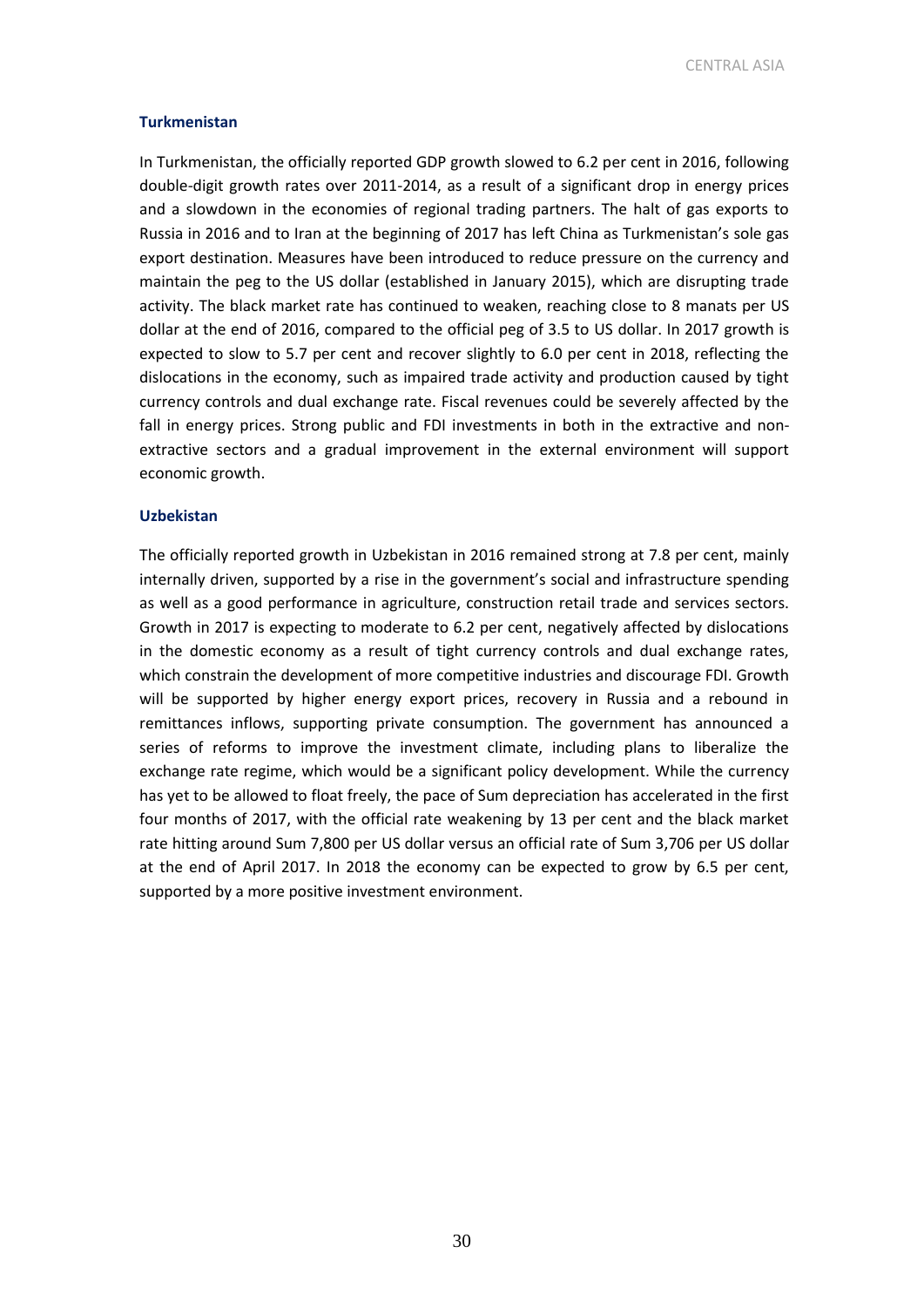#### **Southern and Eastern Mediterranean (SEMED)**

In the SEMED region, growth forecast for 2017 has been revised downwards slightly to 3.7 per cent, owing to a worse-than-expected recent performance across all the countries of the region, albeit with different magnitudes. In Egypt, higher-than-expected inflation has adversely affected consumption, historically the main driver of growth. In Jordan, weakerthan-expected exports and tourism owing to the regional turmoil have contributed to the downward revision of the growth forecast by 0.2 percentage points. In Morocco, subdued non-agricultural growth has led to a downgrade of growth forecast by 0.6 percentage points. In Tunisia, delays in the implementation of reforms continue to weigh on growth. Key factors underlying forecasted growth are: a rebound in agricultural output in both Tunisia and Morocco; higher domestic demand in Jordan driven by the refugee influx; and the improvement in competitiveness and the business climate in Egypt. As a result, average growth in SEMED is expected to reach 4.1 per cent in 2018. Downside risks to the outlook relate mainly to regional turmoil and delays in the implementation of tough structural reforms.

#### **Egypt**

In Egypt, investment is becoming a more prominent driver of growth in fiscal year (FY) 2016/17, following significant recent reforms, notably the reform of subsidies and the liberalisation of the exchange rate. Investment picked up, following the liberalization of the exchange rate in November 2016. In the first half of FY2016/2017, FDI increased by more than 20 per cent compared to the same period last year. Private consumption however was adversely affected by high inflation, which eroded purchasing power and outweighed the boost in investment. As a result, growth moderated to 3.4 per cent in the first quarter of FY2016/17 compared to 5.1 per cent in the same period of FY2015/16. Economic activity is expected to grow at 3.8 per cent for FY2016/17. Inflation, which reached record high levels, will continue to weigh on consumption. A pick-up in growth momentum of 4.5 per cent is expected in FY2017/18, helped by improved competitiveness and continued strengthening of investment, following the implementation of reforms.

#### **Jordan**

Instability in Iraq and Syria and the large influx of Syrian refugees continue to weigh on growth in Jordan. The rate of growth slowed to 2 per cent in 2016 from 2.4 per cent in 2015 as conflicts in neighbouring Iraq and Syria adversely affected trade, tourism, and investment. The weakening growth performance was driven in particular by a contraction in the mining and restaurants and hotel sectors, despite strong growth in services. Given the difficult regional environment, growth is expected to rise only modestly to 2.3 per cent in 2017 and 2.5 per cent in 2018, supported by stronger private consumption from the higher refugee population.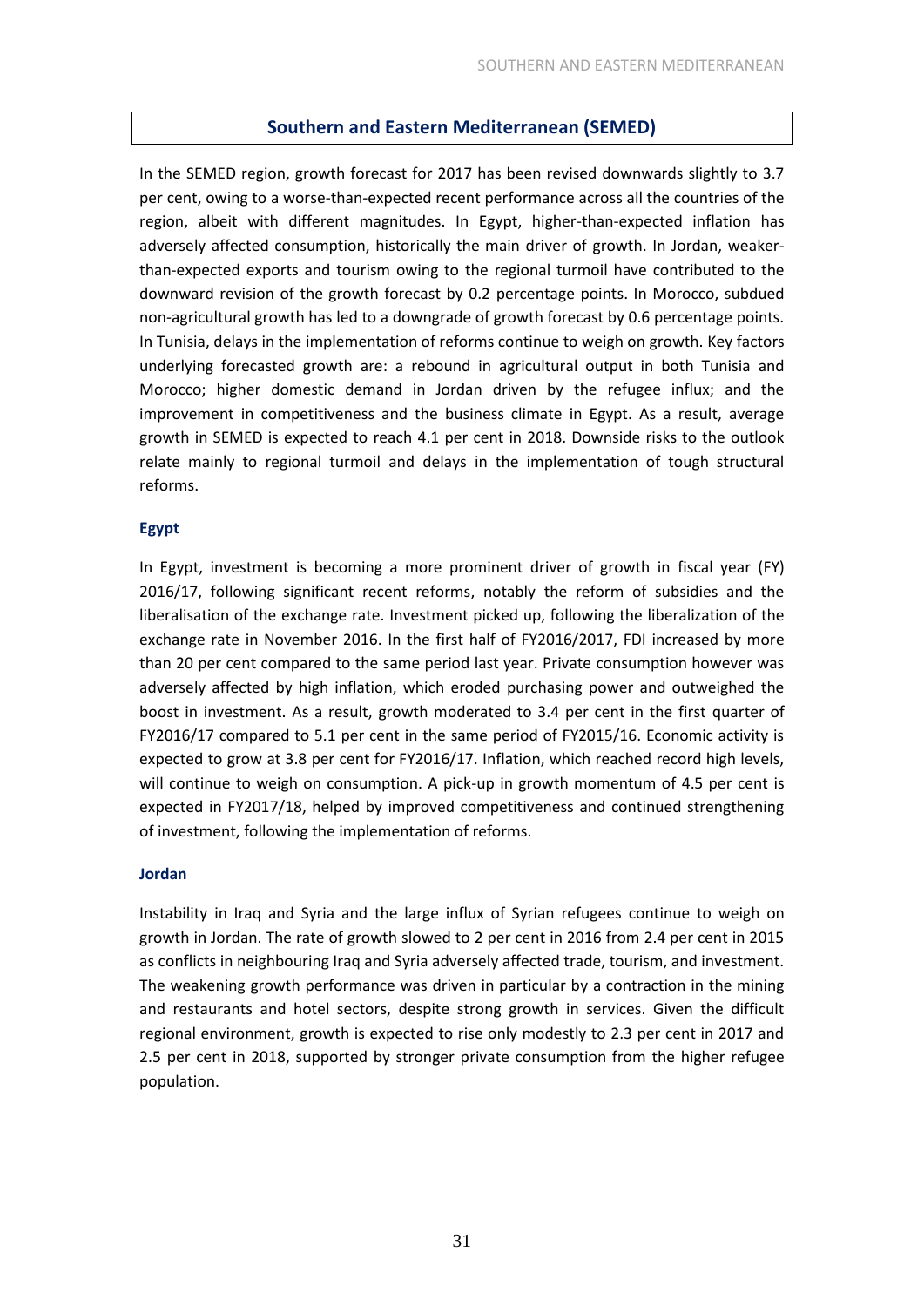#### **Morocco**

In Morocco, economic growth decelerated in 2016 owing to a sharp contraction in agricultural output and subdued non-agricultural activity. GDP growth dropped to 1.6 per cent in 2016, from 4.5 per cent in 2015. This was driven primarily by a sharp contraction in the agricultural sector of 10.9 per cent, and a modest non-agricultural growth of 2 per cent. Morocco's industrial strategy of developing high value-added sectors, such as automotive and aeronautics industries is showing positive results and is offsetting the more modest growth in traditional sectors such as mining and quarrying. Growth is expected to accelerate in 2017 to 4.2 per cent, as agricultural output rebounds following strong rainfall, and nonagricultural growth remains subdued. In 2018, growth will stabilize at 3.8 per cent as agricultural activities normalize.

#### **Tunisia**

In Tunisia, economic growth remained sluggish. Economic activity was subdued in 2016 at 1 per cent, compared to 1.1 per cent in 2015. The modest growth was driven by a recovery in services, offsetting contractions in agriculture owing to low rain levels and in oil and gas extraction and refining due to cutbacks in investment by international oil companies. Growth is expected to increase to 2.2 per cent in 2017 and gradually pick up to 2.7 per cent in 2018, driven by a rebound in agricultural output following strong rainfall, and a continued recovery in tourism and investment.